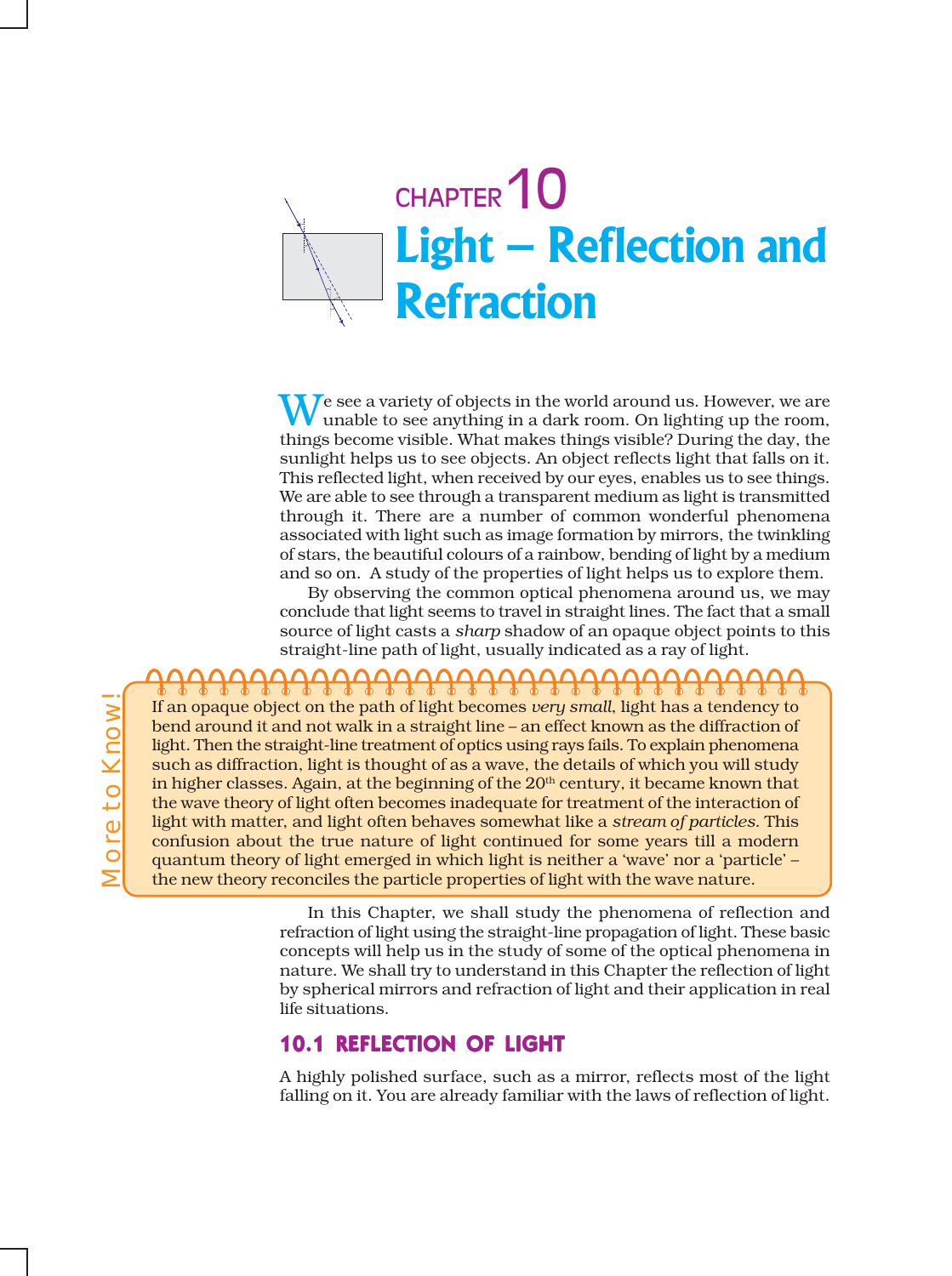Let us recall these laws –

- (i) The angle of incidence is equal to the angle of reflection, and
- (ii) The incident ray, the normal to the mirror at the point of incidence and the reflected ray, all lie in the same plane.

These laws of reflection are applicable to all types of reflecting surfaces including spherical surfaces. You are familiar with the formation of image by a plane mirror. What are the properties of the image? Image formed by a plane mirror is always virtual and erect. The size of the image is equal to that of the object. The image formed is as far behind the mirror as the object is in front of it. Further, the image is laterally inverted. How would the images be when the reflecting surfaces are curved? Let us explore.

### Activity 10.1

- Take a large shining spoon. Try to view your face in its curved surface.
- Do you get the image? Is it smaller or larger?
- Move the spoon slowly away from your face. Observe the image. How does it change?
- Reverse the spoon and repeat the Activity. How does the image look like now?
- **Compare the characteristics of the image on the two surfaces.**

The curved surface of a shining spoon could be considered as a curved mirror. The most commonly used type of curved mirror is the spherical mirror. The reflecting surface of such mirrors can be considered to form a part of the surface of a sphere. Such mirrors, whose reflecting surfaces are spherical, are called spherical mirrors. We shall now study about spherical mirrors in some detail.

### 10.2 SPHERICAL MIRRORS

The reflecting surface of a spherical mirror may be curved inwards or outwards. A spherical mirror, whose reflecting surface is curved inwards, that is, faces towards the centre of the sphere, is called a concave mirror. A spherical mirror whose reflecting surface is curved outwards, is called a convex mirror. The schematic representation of these mirrors is shown in Fig. 10.1. You may note in these diagrams that the back of the mirror is shaded.

You may now understand that the surface of the spoon curved inwards can be approximated to a concave mirror and the surface of the spoon bulged outwards can be approximated to a convex mirror.

Before we move further on spherical mirrors, we need to recognise and understand the meaning of a few terms. These terms are commonly used in discussions about spherical mirrors. The centre of the reflecting surface of a spherical mirror is a point called the pole. It lies on the surface of the mirror. The pole is usually represented by the letter P.



*(a) Concave mirror (b) Convex mirror*

#### *Figure 10.1*

*Schematic representation of spherical mirrors; the shaded side is non-reflecting.*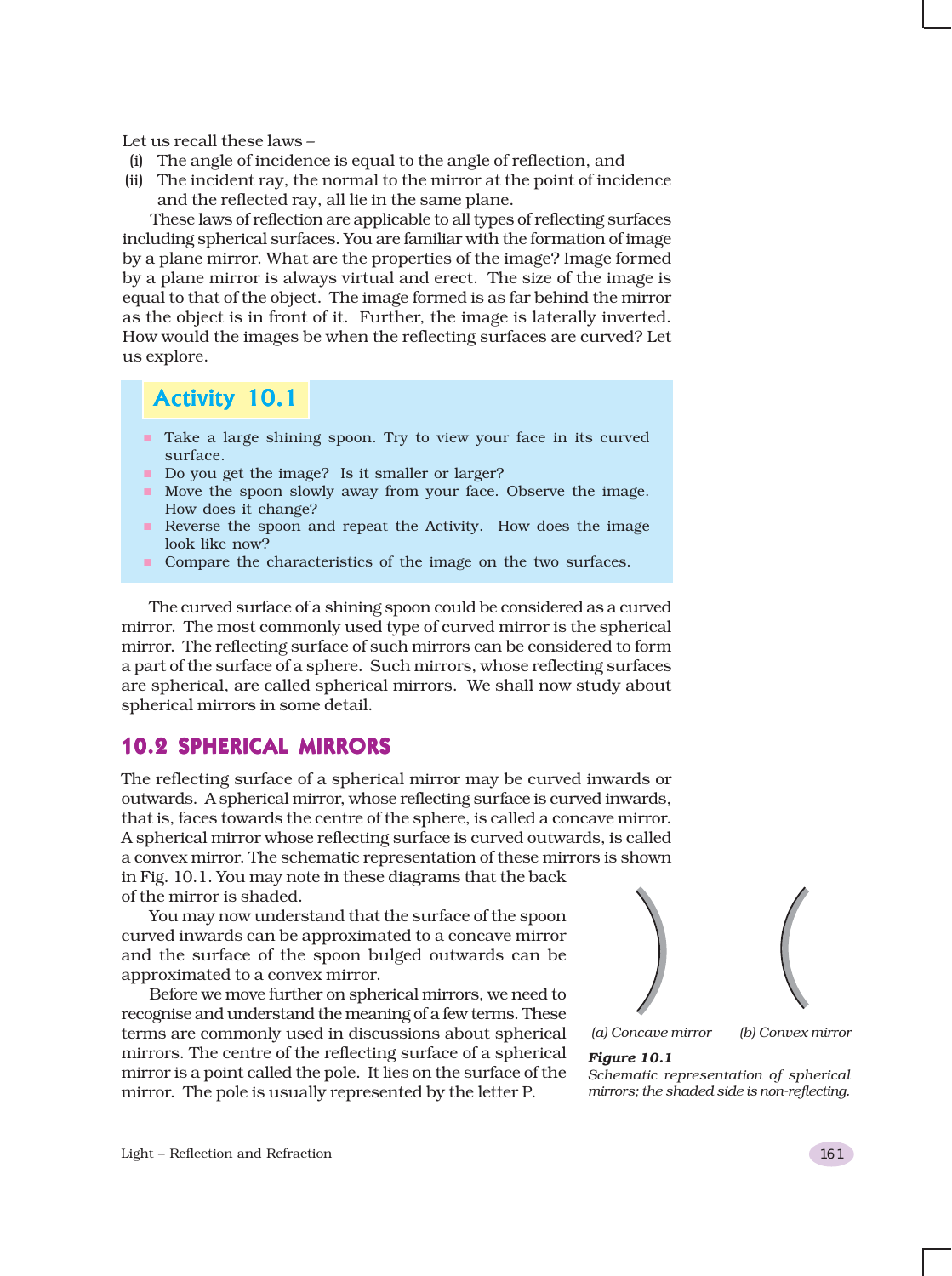The reflecting surface of a spherical mirror forms a part of a sphere. This sphere has a centre. This point is called the centre of curvature of the spherical mirror. It is represented by the letter C. Please note that the centre of curvature is not a part of the mirror. It lies outside its reflecting surface. The centre of curvature of a concave mirror lies in front of it. However, it lies behind the mirror in case of a convex mirror. You may note this in Fig.10.2 (a) and (b). The radius of the sphere of which the reflecting surface of a spherical mirror forms a part, is called the radius of curvature of the mirror. It is represented by the letter *R*. You may note that the distance PC is equal to the radius of curvature. Imagine a straight line passing through the pole and the centre of curvature of a spherical mirror. This line is called the principal axis. Remember that principal axis is normal to the mirror at its pole. Let us understand an important term related to mirrors, through an Activity.

### Activity 10.2

CAUTION: Do not look at the Sun directly or even into a mirror reflecting sunlight. It may damage your eyes.

- Hold a concave mirror in your hand and direct its reflecting surface towards the Sun.
- Direct the light reflected by the mirror on to a sheet of paper held close to the mirror.
- Move the sheet of paper back and forth gradually until you find on the paper sheet a bright, sharp spot of light.
- Hold the mirror and the paper in the same position for a few minutes. What do you observe? Why?

The paper at first begins to burn producing smoke. Eventually it may even catch fire. Why does it burn? The light from the Sun is converged at a point, as a sharp, bright spot by the mirror. In fact, this spot of light

> is the image of the Sun on the sheet of paper. This point is the focus of the concave mirror. The heat produced due to the concentration of sunlight ignites the paper. The distance of this image from the position of the mirror gives the approximate value of focal length of the mirror.

> Let us try to understand this observation with the help of a ray diagram.

> Observe Fig.10.2 (a) closely. A number of rays parallel to the principal axis are falling on a concave mirror. Observe the reflected rays. They are all meeting/intersecting at a point on the principal axis of the mirror. This point is called the principal focus of the concave mirror. Similarly, observe Fig. 10.2 (b). How are the rays parallel to the principal axis, reflected by a convex mirror? The reflected rays appear to come from a point on the principal axis. This point is called the principal focus of the convex mirror. The principal focus is represented by the letter F. The distance between the pole and the principal focus of a spherical mirror is called the focal length. It is represented by the letter *f*.



*Figure 10.2 (a) Concave mirror (b) Convex mirror*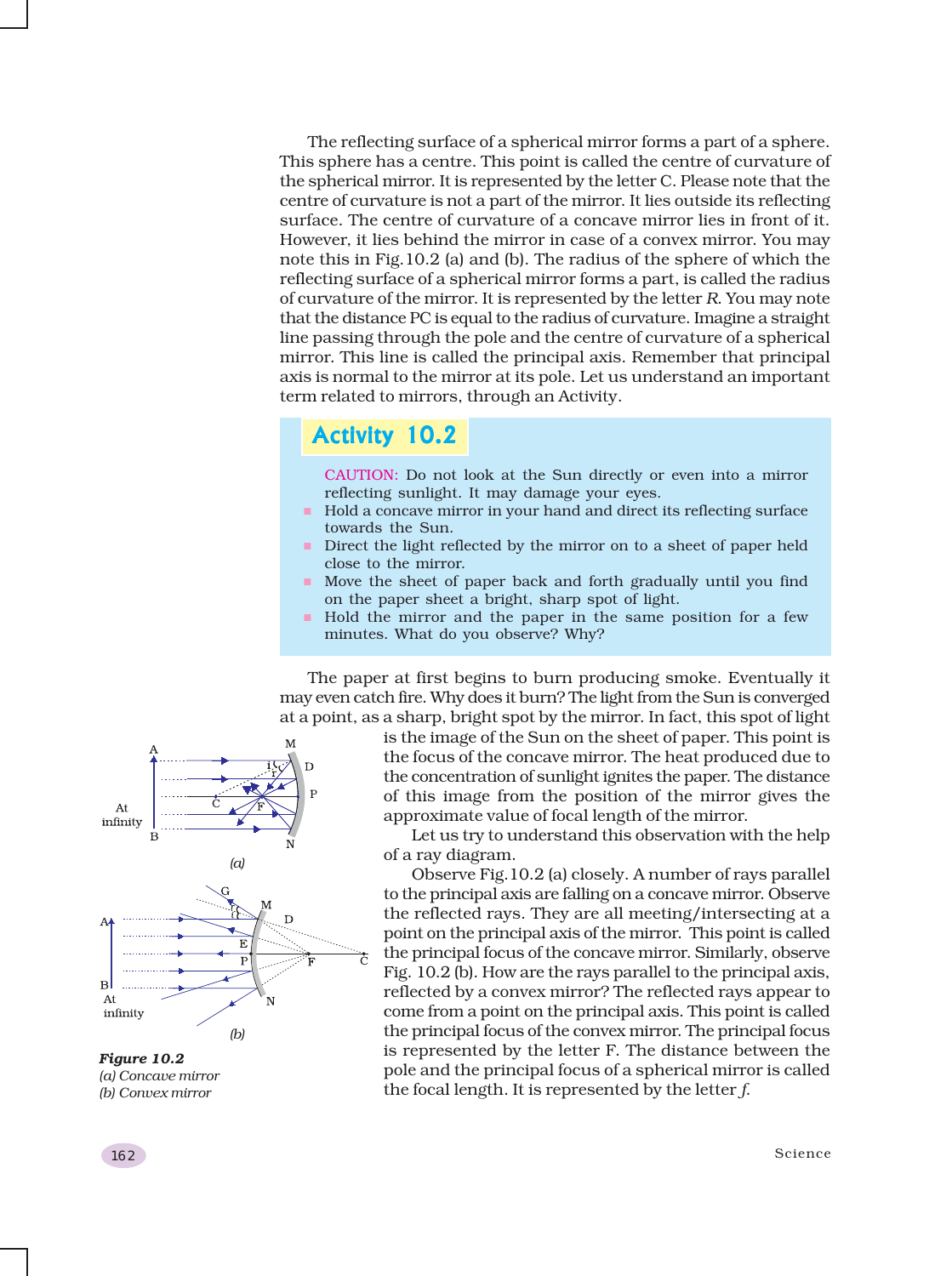The reflecting surface of a spherical mirror is by and large spherical. The surface, then, has a circular outline. The diameter of the reflecting surface of spherical mirror is called its aperture. In Fig.10.2, distance MN represents the aperture. We shall consider in our discussion only such spherical mirrors whose aperture is much smaller than its radius of curvature.

Is there a relationship between the radius of curvature *R,* and focal length *f,* of a spherical mirror? For spherical mirrors of small apertures, the radius of curvature is found to be equal to twice the focal length. We put this as *R = 2f* . This implies that the principal focus of a spherical mirror lies midway between the pole and centre of curvature.

### 10.2.1 Image Formation by Spherical Mirrors

You have studied about the image formation by plane mirrors. You also know the nature, position and relative size of the images formed by them. How about the images formed by spherical mirrors? How can we locate the image formed by a concave mirror for different positions of the object? Are the images real or virtual? Are they enlarged, diminished or have the same size? We shall explore this with an Activity.

### Activity 10.3

You have already learnt a way of determining the focal length of a concave mirror. In Activity 10.2, you have seen that the sharp bright spot of light you got on the paper is, in fact, the image of the Sun. It was a tiny, real, inverted image. You got the approximate focal length of the concave mirror by measuring the distance of the image from the mirror.

- **Take a concave mirror.** Find out its approximate focal length in the way described above. Note down the value of focal length. (You can also find it out by obtaining image of a distant object on a sheet of paper.)
- Mark a line on a Table with a chalk. Place the concave mirror on a stand. Place the stand over the line such that its pole lies over the line.
- **Draw with a chalk two more lines parallel to the previous line** such that the distance between any two successive lines is equal to the focal length of the mirror. These lines will now correspond to the positions of the points P, F and C, respectively. *Remember* – *For a spherical mirror of small aperture, the principal focus* F *lies mid-way between the pole* P *and the centre of curvature* C*.*
- Keep a bright object, say a burning candle, at a position far beyond C. Place a paper screen and move it in front of the mirror till you obtain a sharp bright image of the candle flame on it.
- Observe the image carefully. Note down its nature, position and relative size with respect to the object size.
- Repeat the activity by placing the candle  $-$  (a) just beyond C, (b) at C, (c) between F and C, (d) at F, and (e) between P and F.
- In one of the cases, you may not get the image on the screen. Identify the position of the object in such a case. Then, look for its virtual image in the mirror itself.
- Note down and tabulate your observations.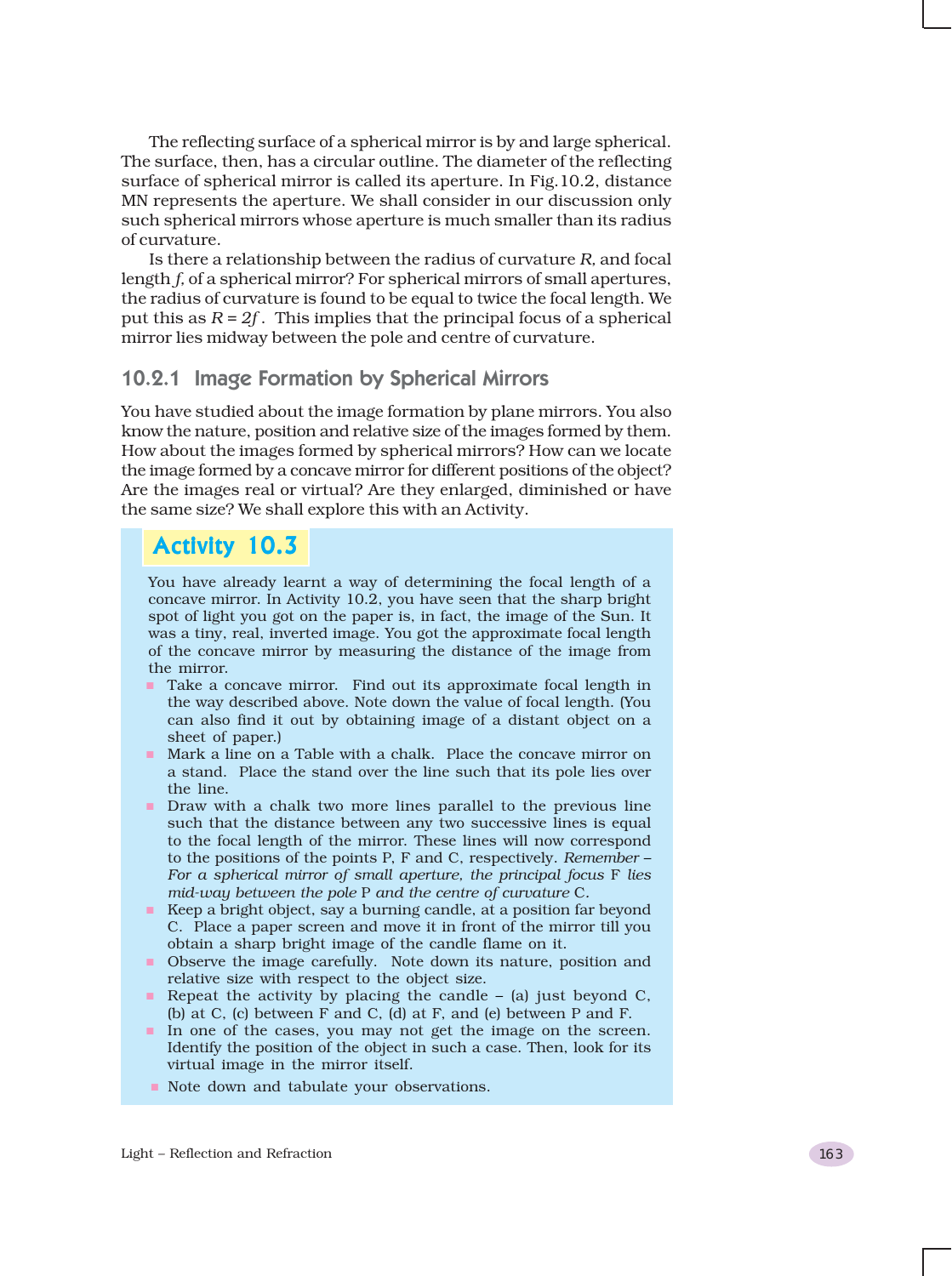You will see in the above Activity that the nature, position and size of the image formed by a concave mirror depends on the position of the object in relation to points P, F and C. The image formed is real for some positions of the object. It is found to be a virtual image for a certain other position. The image is either magnified, reduced or has the same size, depending on the position of the object. A summary of these observations is given for your reference in Table 10.1.

**Table 10.1** Image formation by a concave mirror for different positions of the object

| Position of the<br>object | Position of the<br>image | Size of the<br>image              | Nature of the<br>image |
|---------------------------|--------------------------|-----------------------------------|------------------------|
| At infinity               | At the focus F           | Highly diminished,<br>point-sized | Real and inverted      |
| Beyond C                  | Between F and C          | Diminished                        | Real and inverted      |
| At $C$                    | At C                     | Same size                         | Real and inverted      |
| Between C and F           | Beyond C                 | Enlarged                          | Real and inverted      |
| At $F$                    | At infinity              | Highly enlarged                   | Real and inverted      |
| Between P and F           | Behind the mirror        | Enlarged                          | Virtual and erect      |

### 10.2.2 Representation of Images Formed by Spherical Mirrors Using Ray Diagrams

We can also study the formation of images by spherical mirrors by drawing ray diagrams. Consider an extended object, of finite size, placed in front of a spherical mirror. Each small portion of the extended object acts like a point source. An infinite number of rays originate from each of these points. To construct the ray diagrams, in order to locate the image of an object, an arbitrarily large number of rays emanating from a point could be considered. However, it is more convenient to consider only two rays, for the sake of clarity of the ray diagram. These rays are so chosen that it is easy to know their directions after reflection from the mirror.

The intersection of at least two reflected rays give the position of image of the point object. Any two of the following rays can be considered for locating the image.



(i) *A ray parallel to the principal axis*, after reflection, will pass through the principal focus in case of a concave mirror or appear to diverge from the principal focus in case of a convex mirror. This is illustrated in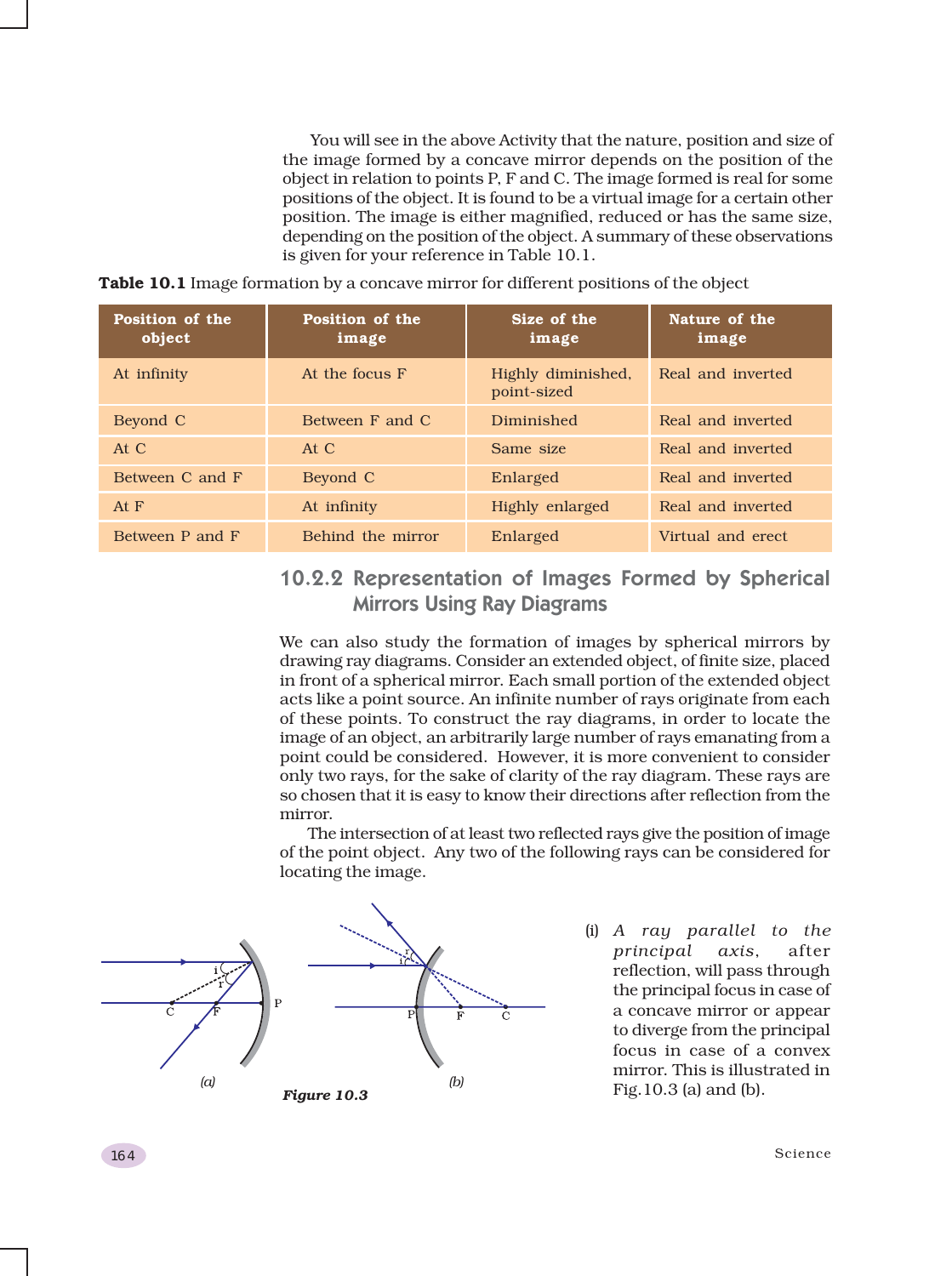- (ii) *A ray passing through the principal focus* of a concave mirror or *a ray which is directed towards the principal focus of* a convex mirror, after reflection, will emerge parallel to the principal axis. This is illustrated in Fig.10.4 (a) and (b).
- (iii) *A ray passing through the centre of curvature* of a concave mirror or directed in the direction of the centre of curvature of a convex mirror, after reflection, is reflected back along the same path. This is illustrated in Fig.10.5 (a) and (b). The light rays come back along the same path because the incident rays fall on the mirror along the normal to the reflecting surface.
- (iv) *A ray incident obliquely to the principal axis*, towards a point P (pole of the mirror), on the concave mirror [Fig. 10.6 (a)] or a convex mirror [Fig. 10.6 (b)], is reflected obliquely. The incident and reflected rays follow the laws of reflection at the point of incidence (point P), making equal angles with the principal axis.



Remember that in all the above cases the laws of reflection are followed. At the point of incidence, the incident ray is reflected in such a way that the angle of reflection equals the angle of incidence.

#### (a) **Image formation by Concave Mirror**

Figure 10.7 illustrates the ray diagrams for the formation of image by a concave mirror for various positions of the object.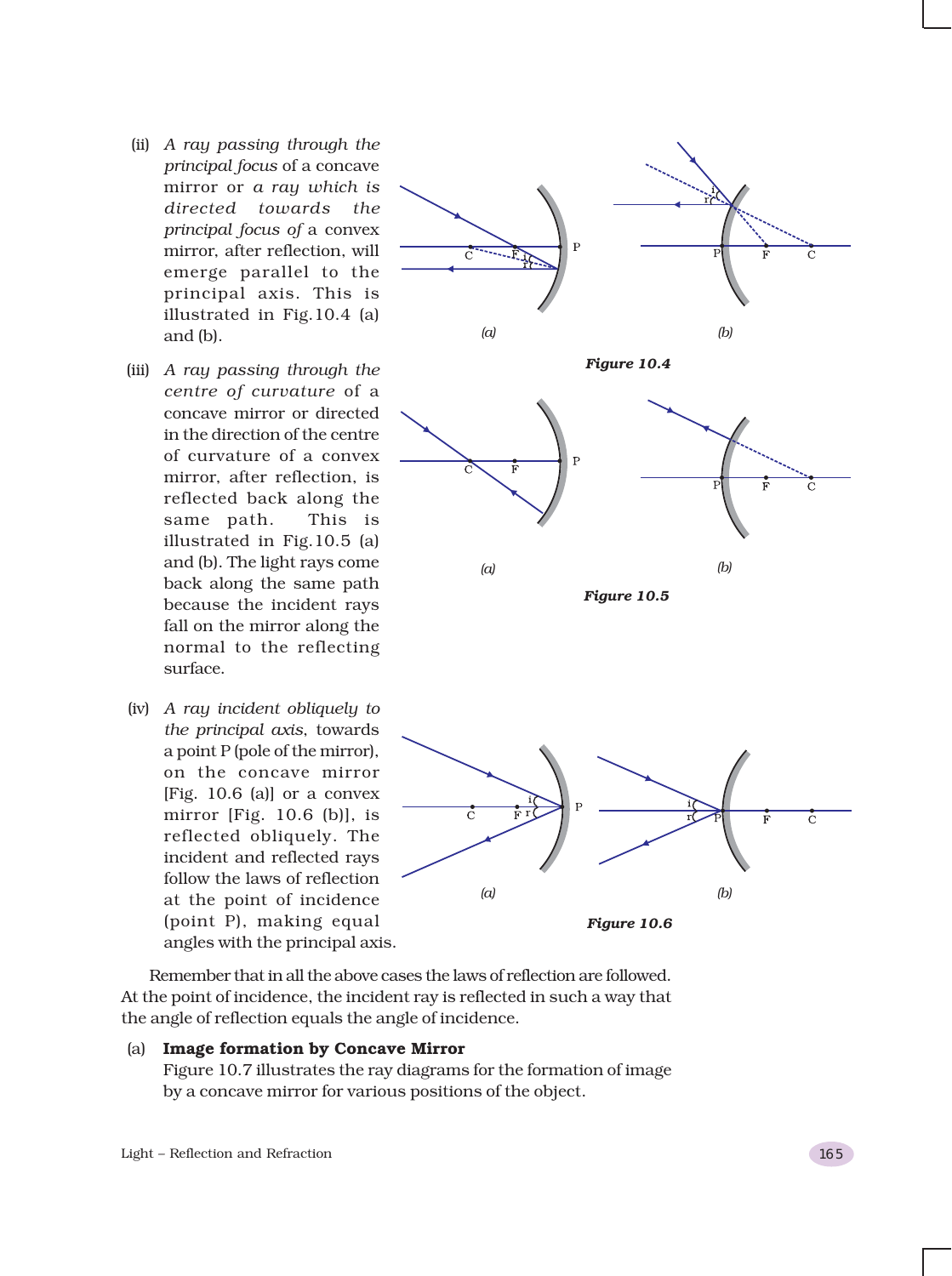

*Figure 10.7 Ray diagrams for the image formation by a concave mirror*

### Activity 10.4

- Draw neat ray diagrams for each position of the object shown in Table 10.1.
- You may take any two of the rays mentioned in the previous section for locating the image.
- **Compare your diagram with those given in Fig. 10.7.**
- **Describe the nature, position and relative size of the image formed** in each case.
- Tabulate the results in a convenient format.

### **Uses of concave mirrors**

Concave mirrors are commonly used in torches, search-lights and vehicles headlights to get powerful parallel beams of light. They are often used as shaving mirrors to see a larger image of the face. The dentists use concave mirrors to see large images of the teeth of patients. Large concave mirrors are used to concentrate sunlight to produce heat in solar furnaces.

### (b) **Image formation by a Convex Mirror**

We studied the image formation by a concave mirror. Now we shall study the formation of image by a convex mirror.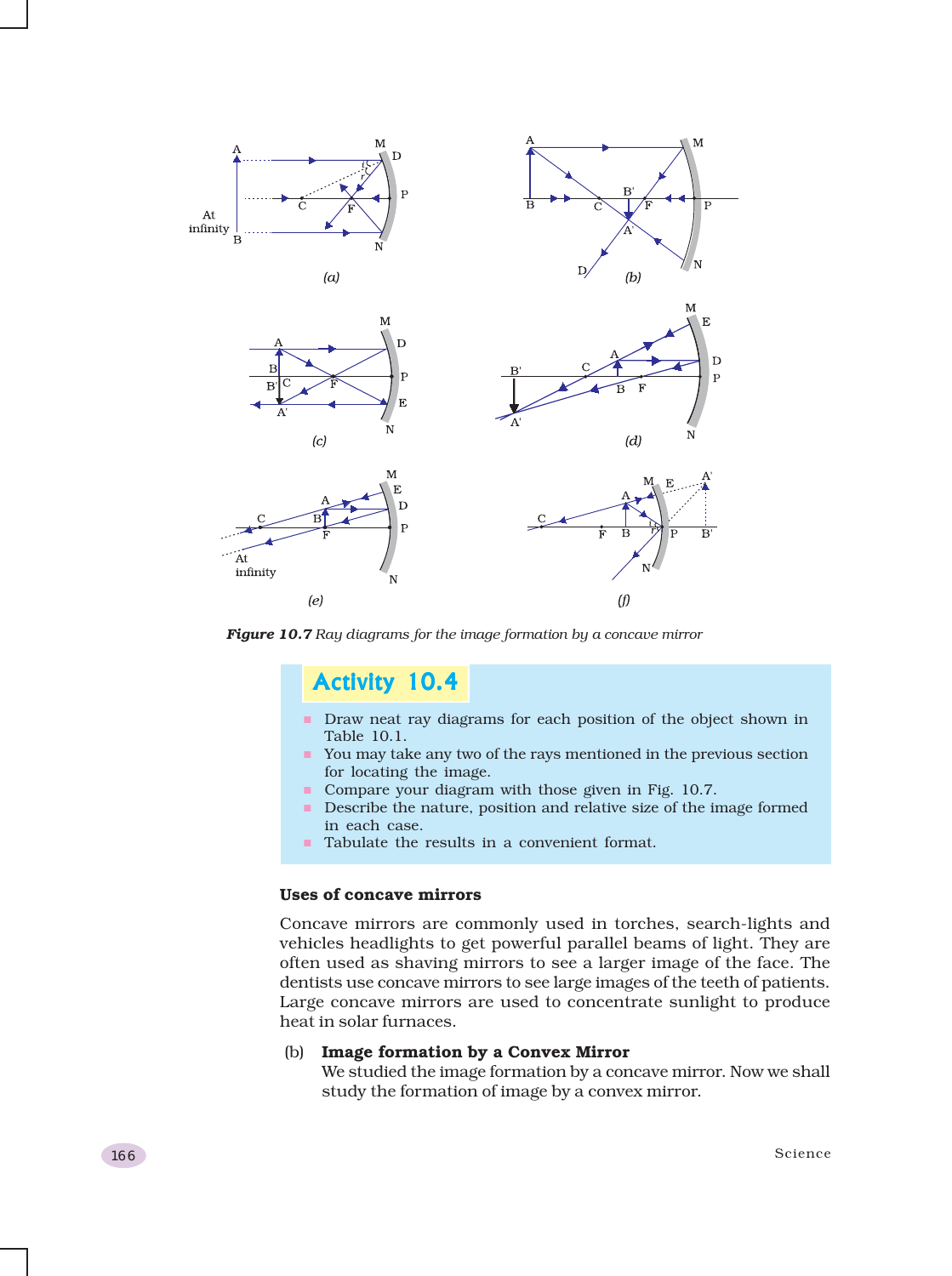## Activity 10.5

- Take a convex mirror. Hold it in one hand.
- Hold a pencil in the upright position in the other hand.
- Observe the image of the pencil in the mirror. Is the image erect or inverted? Is it diminished or enlarged?
- Move the pencil away from the mirror slowly. Does the image become smaller or larger?
- Repeat this Activity carefully. State whether the image will move closer to or farther away from the focus as the object is moved away from the mirror?

We consider two positions of the object for studying the image formed by a convex mirror. First is when the object is at infinity and the second position is when the object is at a finite distance from the mirror. The ray diagrams for the formation of image by a convex mirror for these two positions of the object are shown in Fig.10.8 (a) and (b), respectively. The results are summarised in Table 10.2.



*Figure 10.8 Formation of image by a convex mirror*

| Position of the<br>object                           | Position of the<br>image              | Size of the<br>image              | Nature of the<br>image |
|-----------------------------------------------------|---------------------------------------|-----------------------------------|------------------------|
| At infinity                                         | At the focus F.<br>behind the mirror  | Highly diminished,<br>point-sized | Virtual and erect      |
| Between infinity<br>and the pole P of<br>the mirror | Between P and F.<br>behind the mirror | Diminished                        | Virtual and erect      |

**Table 10.2** Nature, position and relative size of the image formed by a convex mirror

You have so far studied the image formation by a plane mirror, a concave mirror and a convex mirror. Which of these mirrors will give the full image of a large object? Let us explore through an Activity.

### Activity 10.6

- Observe the image of a distant object, say a distant tree, in a plane mirror.
- Could you see a full-length image?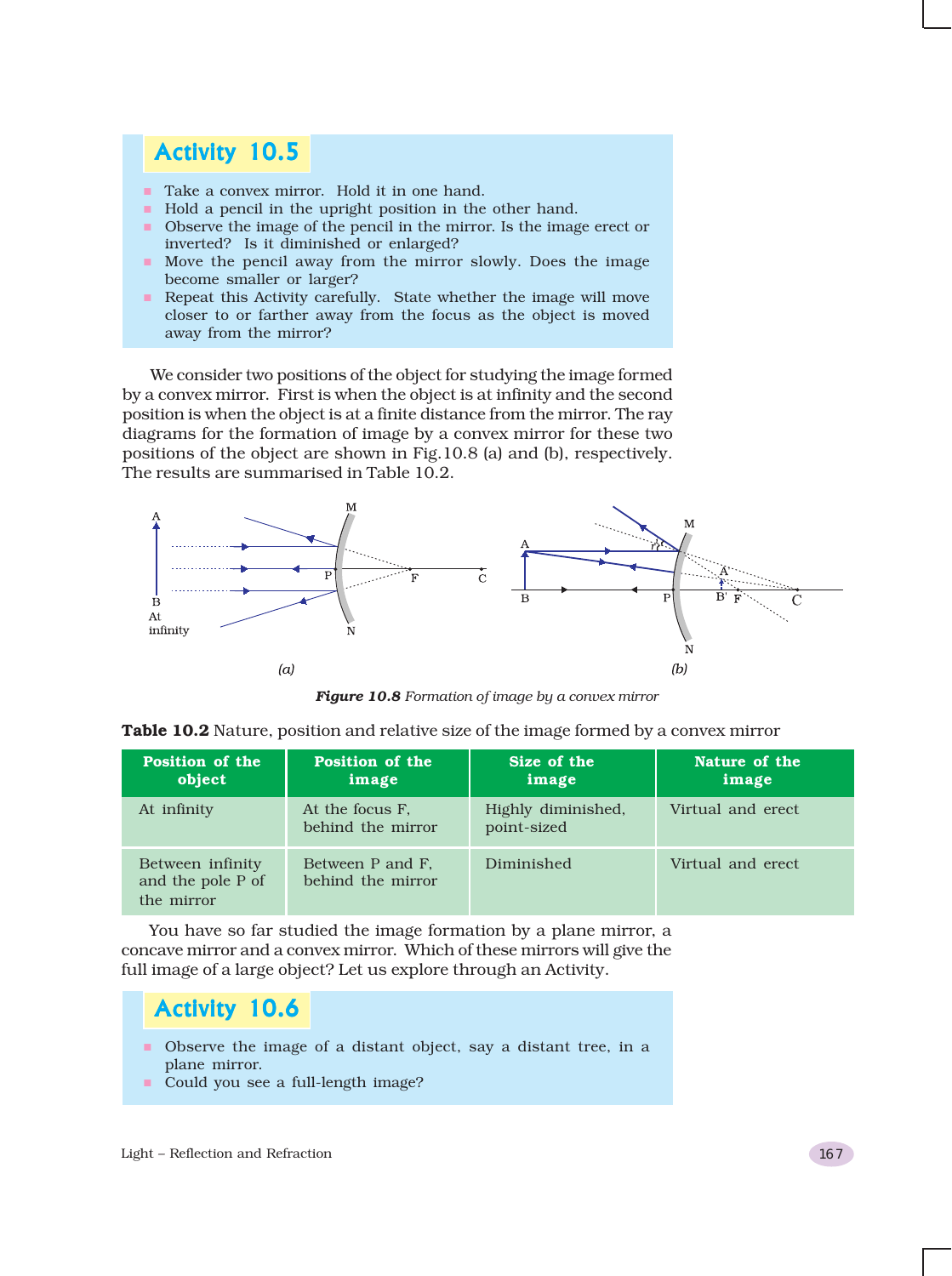- Try with plane mirrors of different sizes. Did you see the entire object in the image?
- Repeat this Activity with a concave mirror. Did the mirror show full length image of the object?
- Now try using a convex mirror. Did you succeed? Explain your observations with reason.

You can see a full-length image of a tall building/tree in a small convex mirror. One such mirror is fitted in a wall of Agra Fort. If you visit the Agra Fort, try to observe the full-length image of a distant, tall building/tomb in the wall mirror. To view the tomb distinctly, you should stand suitably at the terrace adjoining the wall.

#### **Uses of convex mirrors**

Convex mirrors are commonly used as rear-view (wing) mirrors in vehicles. These mirrors are fitted on the sides of the vehicle, enabling the driver to see traffic behind him/her to facilitate safe driving. Convex mirrors are preferred because they always give an erect, though diminished, image. Also, they have a wider field of view as they are curved outwards. Thus, convex mirrors enable the driver to view much larger area than would be possible with a plane mirror.



### 10.2.3 Sign Convention for Reflection by Spherical Mirrors

While dealing with the reflection of light by spherical mirrors, we shall follow a set of sign conventions called the *New Cartesian Sign Convention*. In this convention, the pole (P) of the mirror is taken as the origin. The principal axis of the mirror is taken as the x-axis (X'X) of the coordinate system. The conventions are as follows –

- (i) The object is always placed to the left of the mirror. This implies that the light from the object falls on the mirror from the left-hand side.
- (ii) All distances parallel to the principal axis are measured from the pole of the mirror.
- (iii) All the distances measured to the right of the origin (along + x-axis) are taken as positive while those measured to the left of the origin (along – x-axis) are taken as negative.
- (iv) Distances measured perpendicular to and above the principal axis (along + y-axis) are taken as positive.
- (v) Distances measured perpendicular to and below the principal axis (along –y-axis) are taken as negative.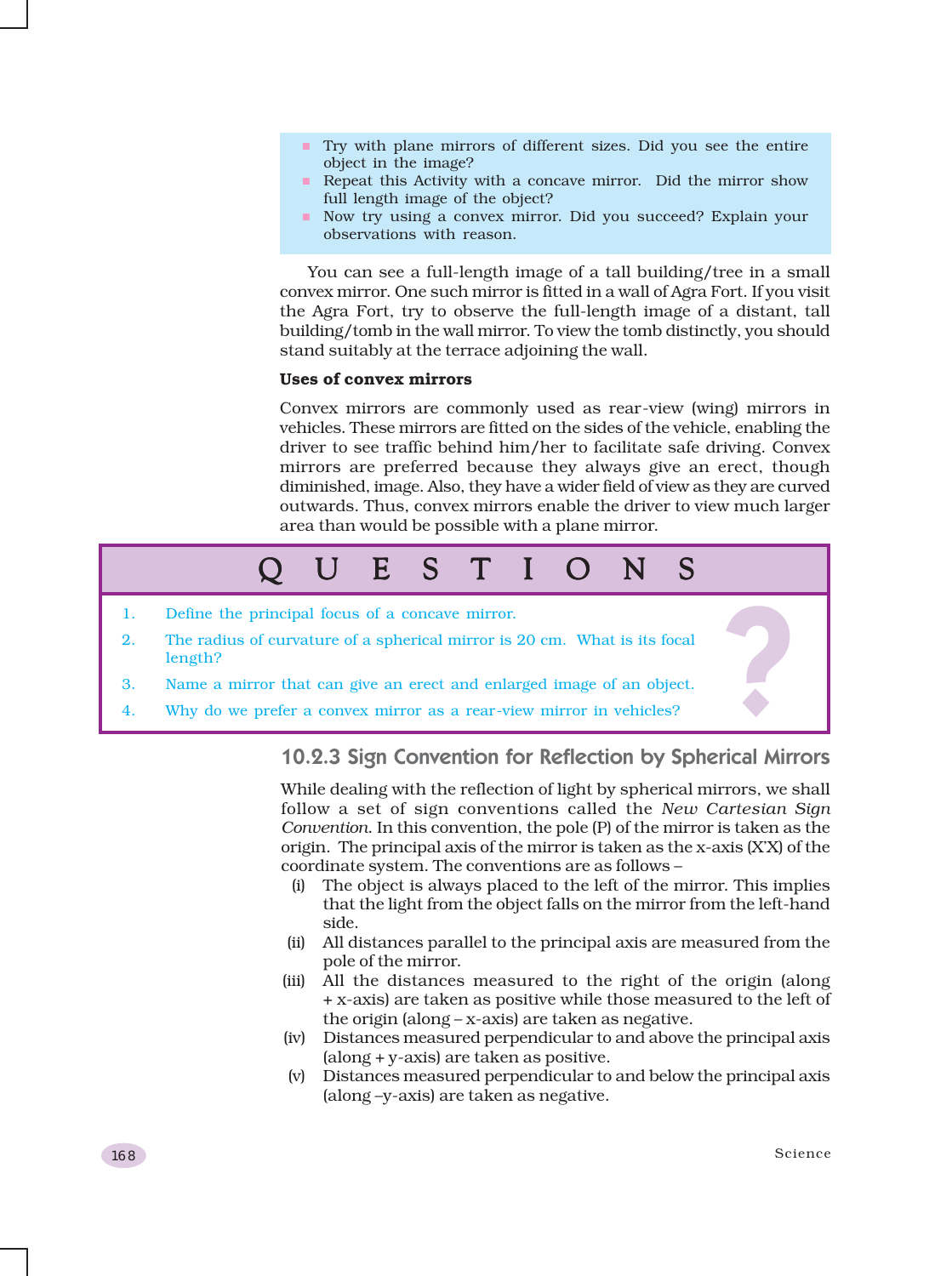The New Cartesian Sign Convention described above is illustrated in Fig.10.9 for your reference. These sign conventions are applied to obtain the mirror formula and solve related numerical problems.

### 10.2.4 Mirror Formula and Magnification

In a spherical mirror, the distance of the object from its pole is called the object distance (*u*). The distance of the image from the pole of the mirror is called the image distance (*v*). You already know that the distance of the principal focus from the pole is called the focal length (*f)*. There is a relationship between these three quantities given by the *mirror formula* which is expressed as

$$
\frac{1}{v} + \frac{1}{u} = \frac{1}{f}
$$
 (10.1)

This formula is valid in all situations for all spherical mirrors for all positions of the object. You must use the New Cartesian Sign Convention while substituting numerical values for *u, v, f*, and R in the mirror formula for solving problems.



*Figure 10.9 The New Cartesian Sign Convention for spherical mirrors*

#### **Magnification**

Magnification produced by a spherical mirror gives the relative extent to which the image of an object is magnified with respect to the object size. It is expressed as the ratio of the height of the image to the height of the object. It is usually represented by the letter *m*.

If *h* is the height of the object and *h*′ is the height of the image, then the magnification *m* produced by a spherical mirror is given by

$$
m = \frac{\text{Height of the image } (h')}{\text{Height of the object } (h)}
$$

$$
m = \frac{h'}{h}
$$
(10.2)

The magnification *m* is also related to the object distance (*u*) and image distance (*v*). It can be expressed as:

$$
\text{Magnification (m)} = \frac{h'}{h} = -\frac{v}{u} \tag{10.3}
$$

You may note that the height of the object is taken to be positive as the object is usually placed above the principal axis. The height of the image should be taken as positive for virtual images. However, it is to be taken as negative for real images. A negative sign in the value of the magnification indicates that the image is real. A positive sign in the value of the magnification indicates that the image is virtual.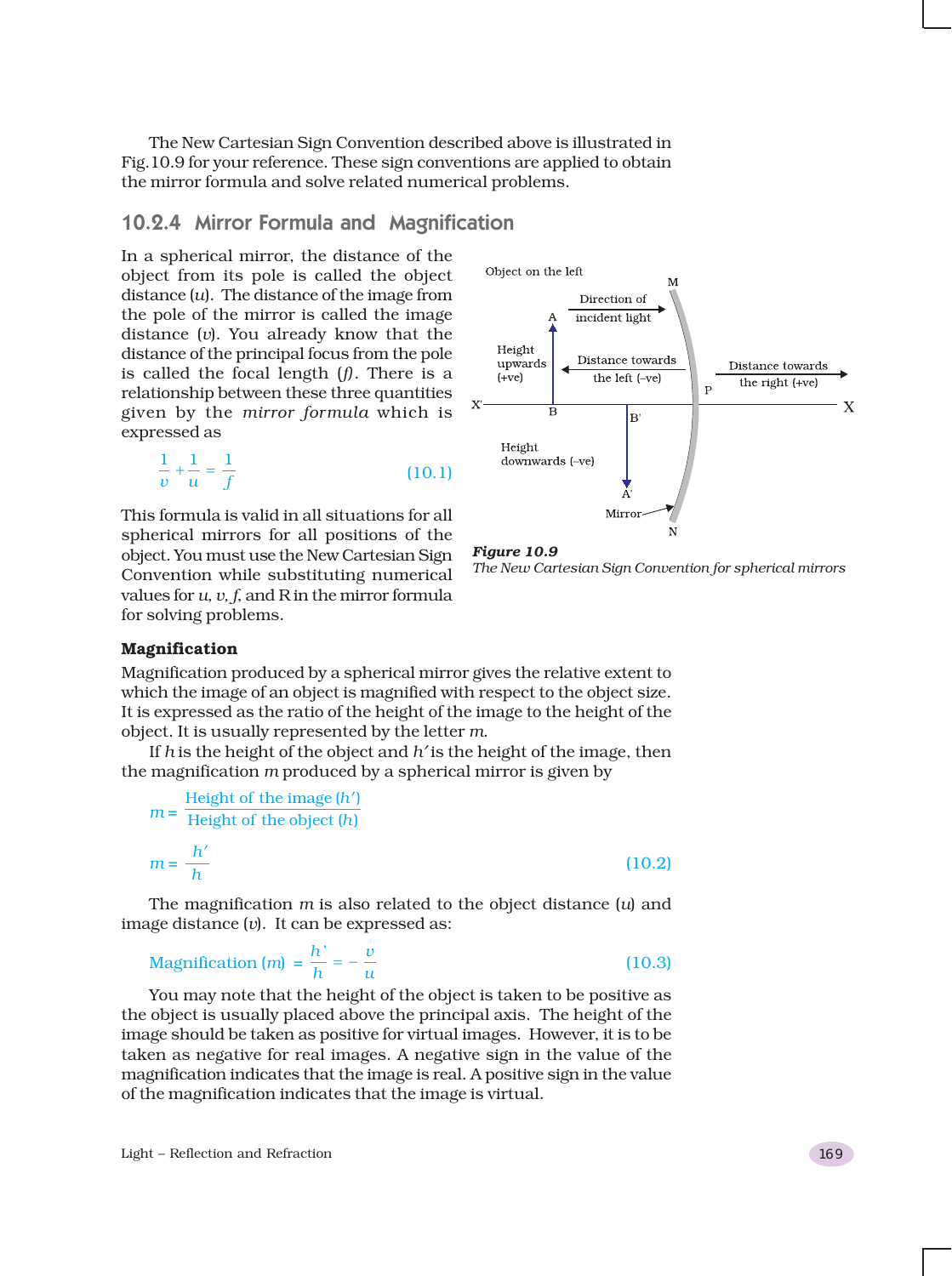#### **Example 10.1**

A convex mirror used for rear-view on an automobile has a radius of curvature of 3.00 m. If a bus is located at 5.00 m from this mirror, find the position, nature and size of the image.

#### **Solution**

Radius of curvature,  $R = +3.00$  m; Object-distance,  $u = -5.00$  m; Image-distance,  $v = ?$ Height of the image, *h*′= ? Focal length,  $f = R/2 = +\frac{3.00 \text{ m}}{2} = +1.50 \text{ m}$ Since  $\frac{1}{v} + \frac{1}{u} = \frac{1}{f}$ or,  $\frac{1}{v} = \frac{1}{f} - \frac{1}{u} = + \frac{1}{1.50} - \frac{1}{(-5.00)} = \frac{1}{1.50} +$ 1 5.00  $=\frac{5.00+1.50}{7.50}$ +  $v = \frac{+7.50}{6.50} = +1.15 \text{ m}$ 

The image is 1.15 m at the back of the mirror.

Magnification, 
$$
m = \frac{h'}{h} = -\frac{v}{u} = -\frac{1.15 \text{ m}}{-5.00 \text{ m}}
$$
  
= + 0.23

The image is virtual, erect and smaller in size by a factor of 0.23.

#### **Example 10.2**

An object, 4.0 cm in size, is placed at 25.0 cm in front of a concave mirror of focal length 15.0 cm. At what distance from the mirror should a screen be placed in order to obtain a sharp image? Find the nature and the size of the image.

#### **Solution**

Object-size,  $h = +4.0$  cm; Object-distance,  $u = -25.0$  cm; Focal length,  $f = -15.0$  cm; Image-distance,  $v = ?$ Image-size,  $h' = ?$ From Eq. (10.1):

$$
\frac{1}{v} + \frac{1}{u} = \frac{1}{f}
$$
\nor, 
$$
\frac{1}{v} = \frac{1}{f} - \frac{1}{u} = \frac{1}{-15.0} - \frac{1}{-25.0} = -\frac{1}{15.0} + \frac{1}{25.0}
$$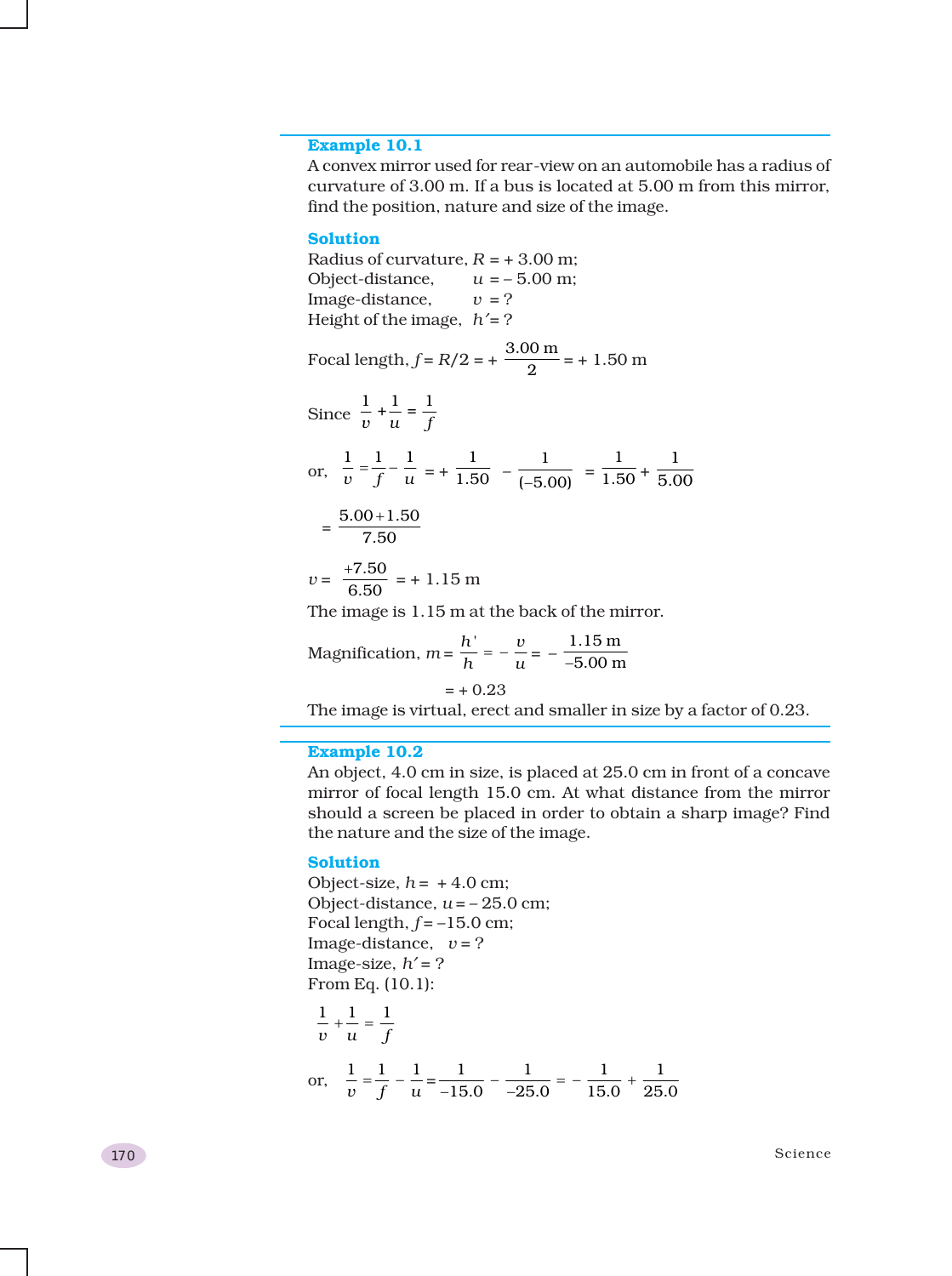or,  $\frac{1}{n} = \frac{-5.0 + 3.0}{75.0} = \frac{-2.0}{75.0}$  $\frac{1}{v} = \frac{-5.0 + 3.0}{75.0} = \frac{-2.0}{75.0}$  or,  $v = -37.5$  cm

The screen should be placed at 37.5 cm from the mirror. The image is real.

Also, magnification,  $m = \frac{h'}{h} = -\frac{v}{u}$ 

or, 
$$
h' = -\frac{vh}{u} = -\frac{(-37.5 \text{ cm}) (+4.0 \text{ cm})}{(-25.0 \text{ cm})}
$$

Height of the image,  $h' = -6.0$  cm The image is inverted and enlarged.

# QUESTIONS QUESTIONS

- 32 cm.
- 2. Find the focal length of a convex mirror whose radius of curvature is 32 cm.<br>
2. A concave mirror produces three times magnified (enlarged) real image of an object placed at 10 cm in front of it. Where is the image loca 2. A concave mirror produces three times magnified (enlarged) real image of an object placed at 10 cm in front of it. Where is the image located?

### 10.3 REFRACTION OF LIGHT

Light seems to travel along straight-line paths in a transparent medium. What happens when light enters from one transparent medium to another? Does it still move along a straight-line path or change its direction? We shall recall some of our day-to-day experiences.

You might have observed that the bottom of a tank or a pond containing water appears to be raised. Similarly, when a thick glass slab is placed over some printed matter, the letters appear raised when viewed through the glass slab. Why does it happen? Have you seen a pencil partly immersed in water in a glass tumbler? It appears to be displaced at the interface of air and water. You might have observed that a lemon kept in water in a glass tumbler appears to be bigger than its actual size, when viewed from the sides. How can you account for such experiences?

Let us consider the case of the apparent displacement of a pencil, partly immersed in water. The light reaching you from the portion of the pencil inside water seems to come from a different direction, compared to the part above water. This makes the pencil appear to be displaced at the interface. For similar reasons, the letters appear to be raised, when seen through a glass slab placed over it.

Does a pencil appear to be displaced to the same extent, if instead of water, we use liquids like kerosene or turpentine? Will the letters appear to rise to the same height if we replace a glass slab with a transparent plastic slab? You will find that the extent of the effect is different for different pair of media. These observations indicate that light does not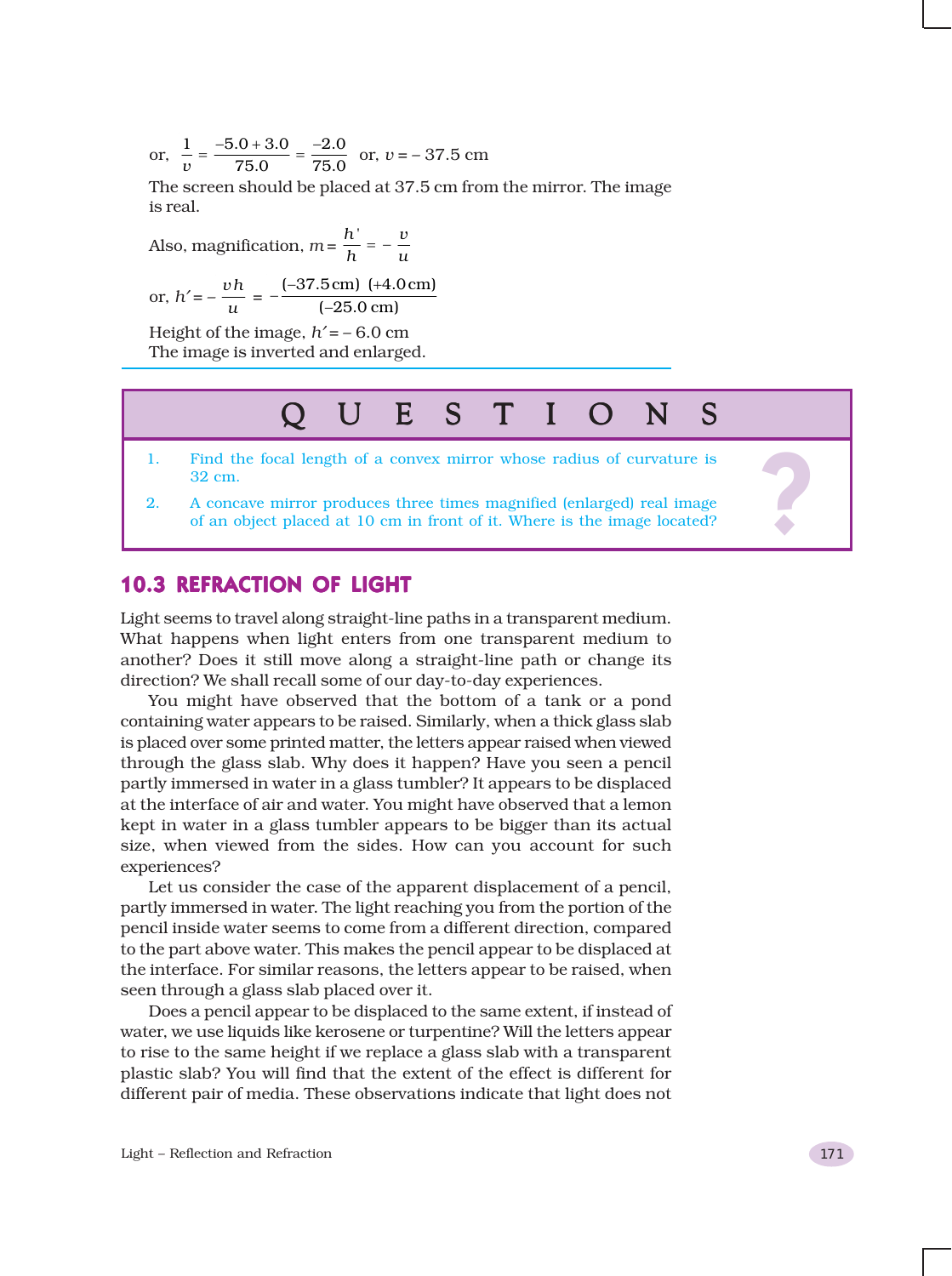travel in the same direction in all media. It appears that when travelling obliquely from one medium to another, the direction of propagation of light in the second medium changes. This phenomenon is known as refraction of light. Let us understand this phenomenon further by doing a few activities.

### Activity 10.7

- **Place a coin at the bottom of a bucket filled with water.**
- With your eye to a side above water, try to pick up the coin in one go. Did you succeed in picking up the coin?
- Repeat the Activity. Why did you not succeed in doing it in one go?
- Ask your friends to do this. Compare your experience with theirs.

### Activity 10.8

- **Place a large shallow bowl on a Table and put a coin in it.**
- Move away slowly from the bowl. Stop when the coin just disappears from your sight.
- Ask a friend to pour water gently into the bowl without disturbing the coin.
- Keep looking for the coin from your position. Does the coin becomes visible again from your position? How could this happen?

The coin becomes visible again on pouring water into the bowl. The coin appears slightly raised above its actual position due to refraction of light.

### Activity 10.9

- Draw a thick straight line in ink, over a sheet of white paper placed on a Table.
- Place a glass slab over the line in such a way that one of its edges makes an angle with the line.
- $\blacksquare$  Look at the portion of the line under the slab from the sides. What do you observe? Does the line under the glass slab appear to be bent at the edges?
- Next, place the glass slab such that it is normal to the line. What do you observe now? Does the part of the line under the glass slab appear bent?
- **Look** at the line from the top of the glass slab. Does the part of the line, beneath the slab, appear to be raised? Why does this happen?

### 10.3.1 Refraction through a Rectangular Glass Slab

To understand the phenomenon of refraction of light through a glass slab, let us do an Activity.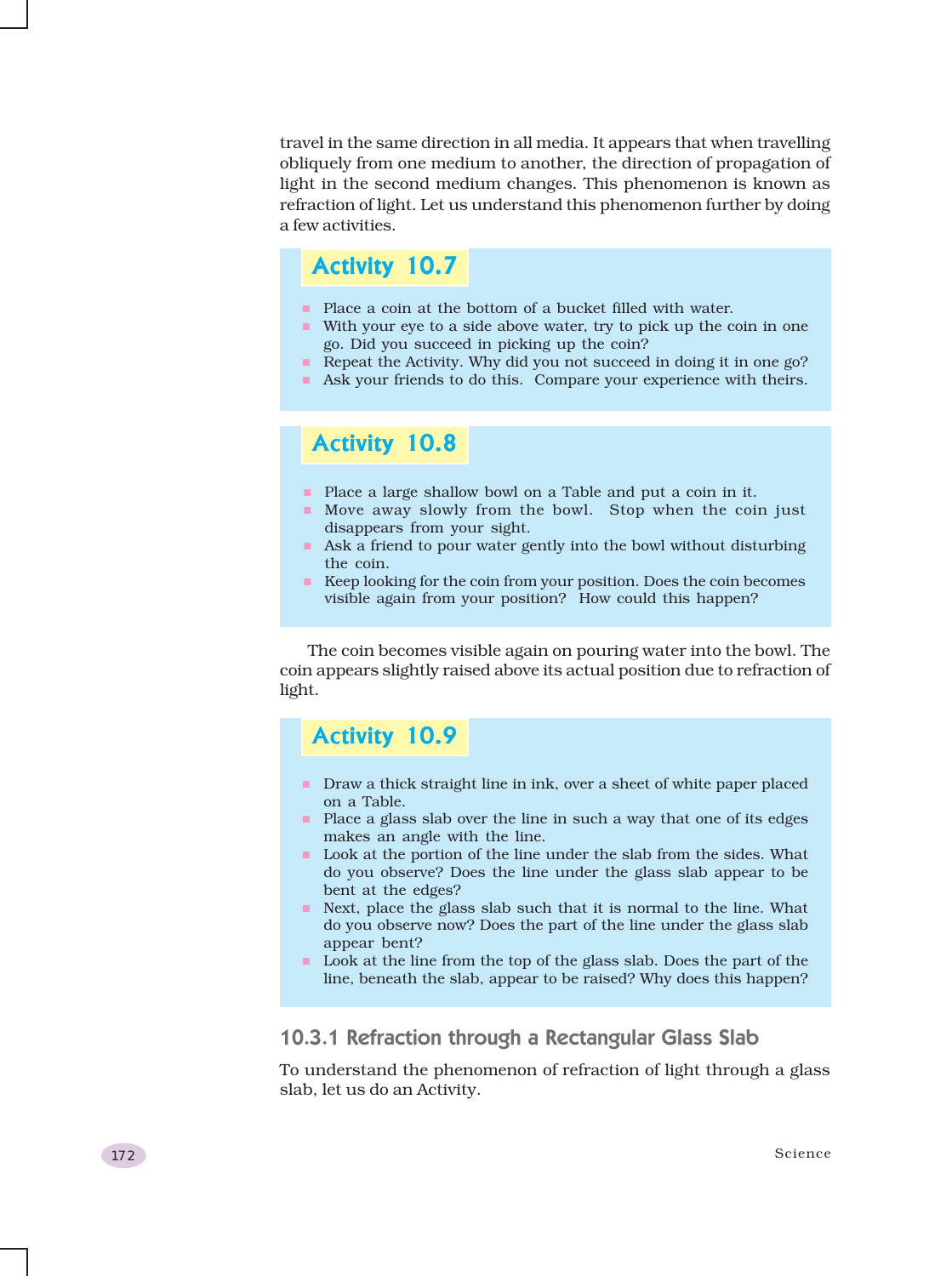### Activity 10.10

- **Fix a sheet of white paper on a drawing board using drawing pins.**
- **Place a rectangular glass slab over the sheet in the middle.**
- Draw the outline of the slab with a pencil. Let us name the outline as ABCD.
- **Take four identical pins.**
- $\blacksquare$  Fix two pins, say E and F, vertically such that the line joining the pins is inclined to the edge AB.
- Look for the images of the pins E and F through the opposite edge. Fix two other pins, say G and H, such that these pins and the images of E and F lie on a straight line.
- Remove the pins and the slab.
- I Join the positions of tip of the pins E and F and produce the line up to AB. Let EF meet AB at O. Similarly, join the positions of tip of the pins G and H and produce it up to the edge CD. Let HG meet CD at O′.
- Join O and O'. Also produce EF up to P, as shown by a dotted line in Fig. 10.10.

In this Activity, you will note, the light ray has changed its direction at points O and O′. Note that both the points O and O′ lie on surfaces separating two transparent media. Draw a perpendicular NN' to AB at O and another perpendicular MM' to CD at O′. The light ray at point O has entered from a rarer medium to a denser medium, that is, from air to

glass. Note that the light ray has bent towards the normal. At O′, the light ray has entered from glass to air, that is, from a denser medium to a rarer medium. The light here has bent away from the normal. Compare the angle of incidence with the angle of refraction at both refracting surfaces AB and CD.

In Fig. 10.10, EO is the incident ray, OO′ is the refracted ray and O′ H is the emergent ray. You may observe that the emergent ray is parallel to the direction of the incident ray. Why does it happen so? The extent of bending of the ray of light at the opposite parallel faces AB (air-glass interface) and CD (glass-air interface) of the rectangular glass slab is equal and opposite. This is why the ray emerges parallel to the incident ray. However, the light ray is shifted sideward slightly. What happens when a light ray is incident normally to the interface of two media? Try and find out.



*Figure 10.10 Refraction of light through a rectangular glass slab*

Now you are familiar with the refraction of light. Refraction is due to change in the speed of light as it enters from one transparent medium to another. Experiments show that refraction of light occurs according to certain laws.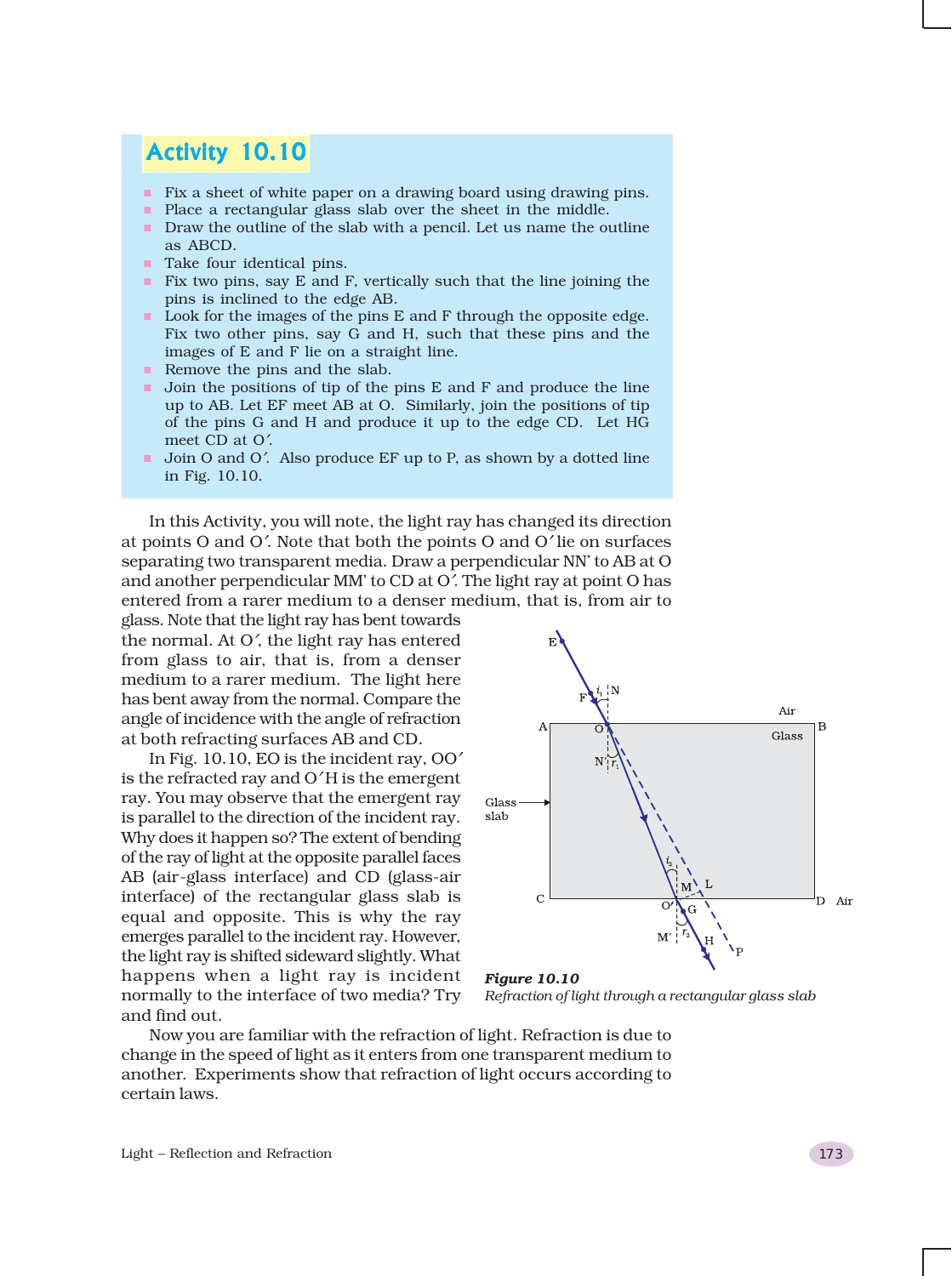The following are the *laws of refraction of light.*

- (i) *The incident ray, the refracted ray and the normal to the interface of two transparent media at the point of incidence, all lie in the same plane.*
- (ii) *The ratio of sine of angle of incidence to the sine of angle of refraction is a constant, for the light of a given colour and for the given pair of media.* This law is also known as Snell's law of refraction.

If *i* is the angle of incidence and *r* is the angle of refraction, then,

sin sin *i*  $\frac{1}{r}$  = *constant* (10.4)

This constant value is called the refractive index of the second medium with respect to the first. Let us study about refractive index in some detail.

### 10.3.2 The Refractive Index

You have already studied that a ray of light that travels obliquely from one transparent medium into another will change its direction in the second medium. The extent of the change in direction that takes place in a given pair of media is expressed in terms of the refractive index, the "constant" appearing on the right-hand side of Eq.(10.4).

The refractive index can be linked to an important physical quantity, the relative speed of propagation of light in different media. It turns out that light propagates with different speeds in different media. Light travels the fastest in vacuum with the highest speed of  $3\times10^8$  m s<sup>-1</sup>. In air, the speed of light is only marginally less, compared to that in vacuum. It reduces considerably in glass or water. The value of the refractive index for a given pair of media depends upon the speed of light in the two media, as given below.

Consider a ray of light travelling from medium 1 into medium 2, as shown in Fig.10.11. Let  $v_1$  be the speed of light in medium 1 and  $v_2$  be the speed of light in medium 2. The refractive index of medium 2 with respect to medium 1 is given by the ratio of the speed of light in medium 1 and the speed of light in medium 2. This is usually represented by the symbol  $n_{21}$ . This can be expressed in an equation form as



*Figure 10.11*

$$
n_{21} = \frac{\text{Speed of light in medium 1}}{\text{Speed of light in medium 2}} = \frac{v_1}{v_2}
$$
 (10.5)

By the same argument, the refractive index of medium 1 with respect to medium 2 is represented as  $n_{12}$ . It is given by

$$
n_{12} = \frac{\text{Speed of light in medium 2}}{\text{Speed of light in medium 1}} = \frac{v_2}{v_1}
$$
 (10.6)

If medium 1 is vacuum or air, then the refractive index of medium 2 is considered with respect to vacuum. This is called the absolute refractive index of the medium. It is simply represented as  $n<sub>2</sub>$ . If *c* is the speed of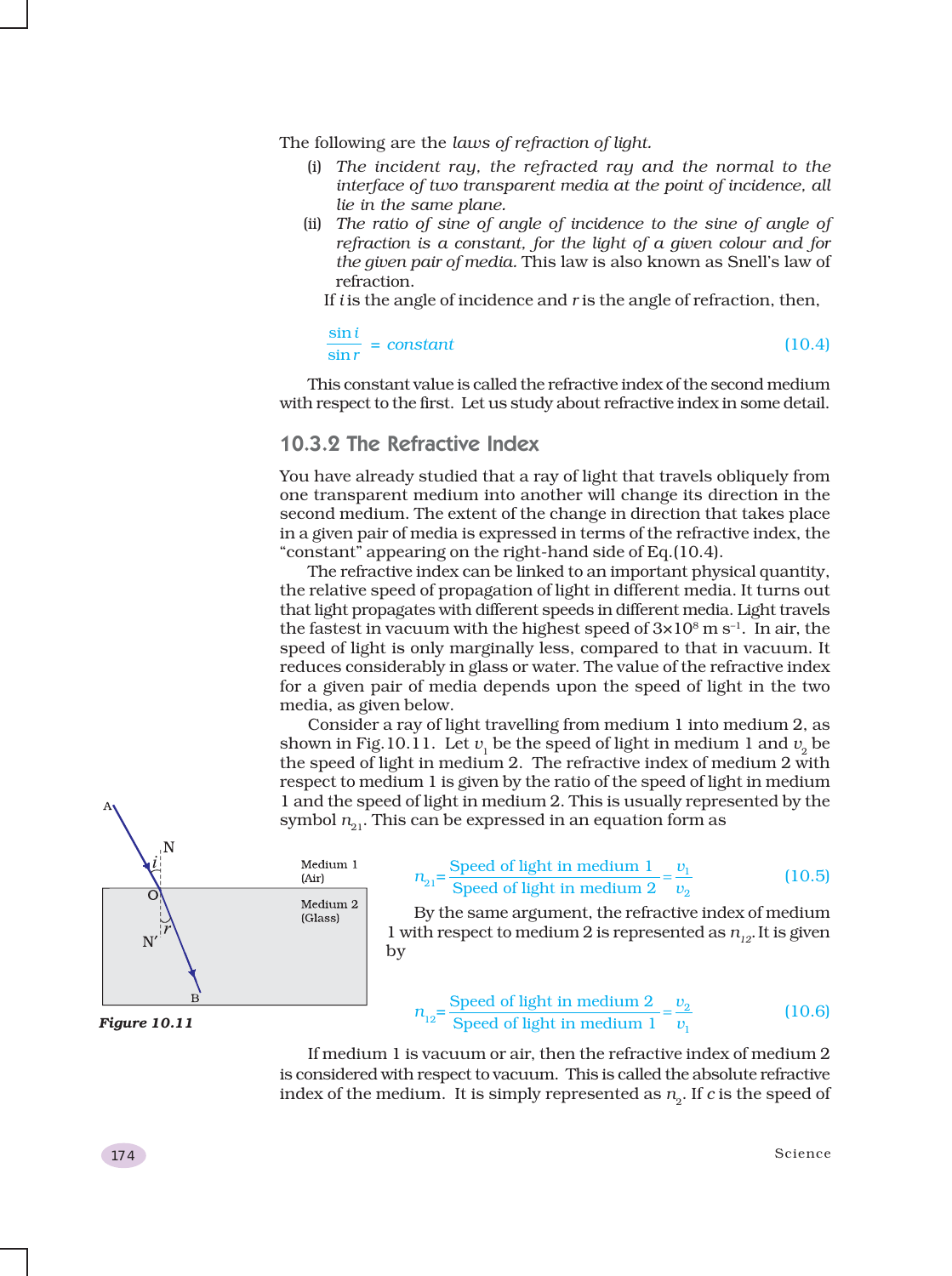light in air and *v* is the speed of light in the medium, then, the refractive index of the medium  $n_m$  is given by

$$
n_m = \frac{\text{Speed of light in air}}{\text{Speed of light in the medium}} = \frac{c}{v}
$$
 (10.7)

The absolute refractive index of a medium is simply called its refractive index. The refractive index of several media is given in Table 10.3. From the Table you can know that the refractive index of water,  $n_{\mu} = 1.33$ . This means that the ratio of the speed of light in air and the speed of light in water is equal to 1.33. Similarly, the refractive index of crown glass, *ng* =1.52. Such data are helpful in many places. However, you need not memorise the data.

| <b>Material</b><br>medium | <b>Refractive</b><br>index | <b>Material</b><br>medium | <b>Refractive</b><br>index |
|---------------------------|----------------------------|---------------------------|----------------------------|
| Air                       | 1.0003                     | Canada                    | 1.53                       |
|                           |                            | <b>Balsam</b>             |                            |
| Ice.                      | 1.31                       |                           |                            |
| Water                     | 1.33                       | Rock salt                 | 1.54                       |
| Alcohol                   | 1.36                       |                           |                            |
| Kerosene                  | 1.44                       | Carbon                    | 1.63                       |
|                           |                            | disulphide                |                            |
| Fused                     | 1.46                       |                           |                            |
| quartz                    |                            | Dense                     | 1.65                       |
|                           |                            | flint glass               |                            |
| Turpentine                | 1.47                       |                           |                            |
| oil                       |                            | Ruby                      | 1.71                       |
| Benzene                   | 1.50                       |                           |                            |
|                           |                            | Sapphire                  | 1.77                       |
| Crown                     | 1.52                       |                           |                            |
| glass                     |                            | Diamond                   | 2.42                       |
|                           |                            |                           |                            |

**Table 10.3** Absolute refractive index of some material media

Note from Table 10.3 that an optically denser medium may not possess greater mass density. For example, kerosene having higher refractive index, is optically denser than water, although its mass density is less than water.

More to Know!**Nore to Know** 

### <del>ŊŊŊŊŊŊŊŊŊŊŊŊŊŊŊŊŊŊŊŊ</del> The ability of a medium to refract light is also expressed in terms of its optical density. Optical density has a definite connotation. It is not the same as mass density. We have been using the terms 'rarer medium' and 'denser medium' in this Chapter. It actually means 'optically rarer medium' and 'optically denser medium', respectively. When can we say that a medium is optically denser than the other? In comparing two media, the one with the larger refractive index is optically denser medium than the other. The other medium of lower refractive index is optically rarer. The speed of light is higher in a rarer medium than a denser medium. Thus, a ray of light travelling from a rarer medium to a

denser medium slows down and bends towards the normal. When it travels from a denser medium to a rarer medium, it speeds up and bends away from the normal.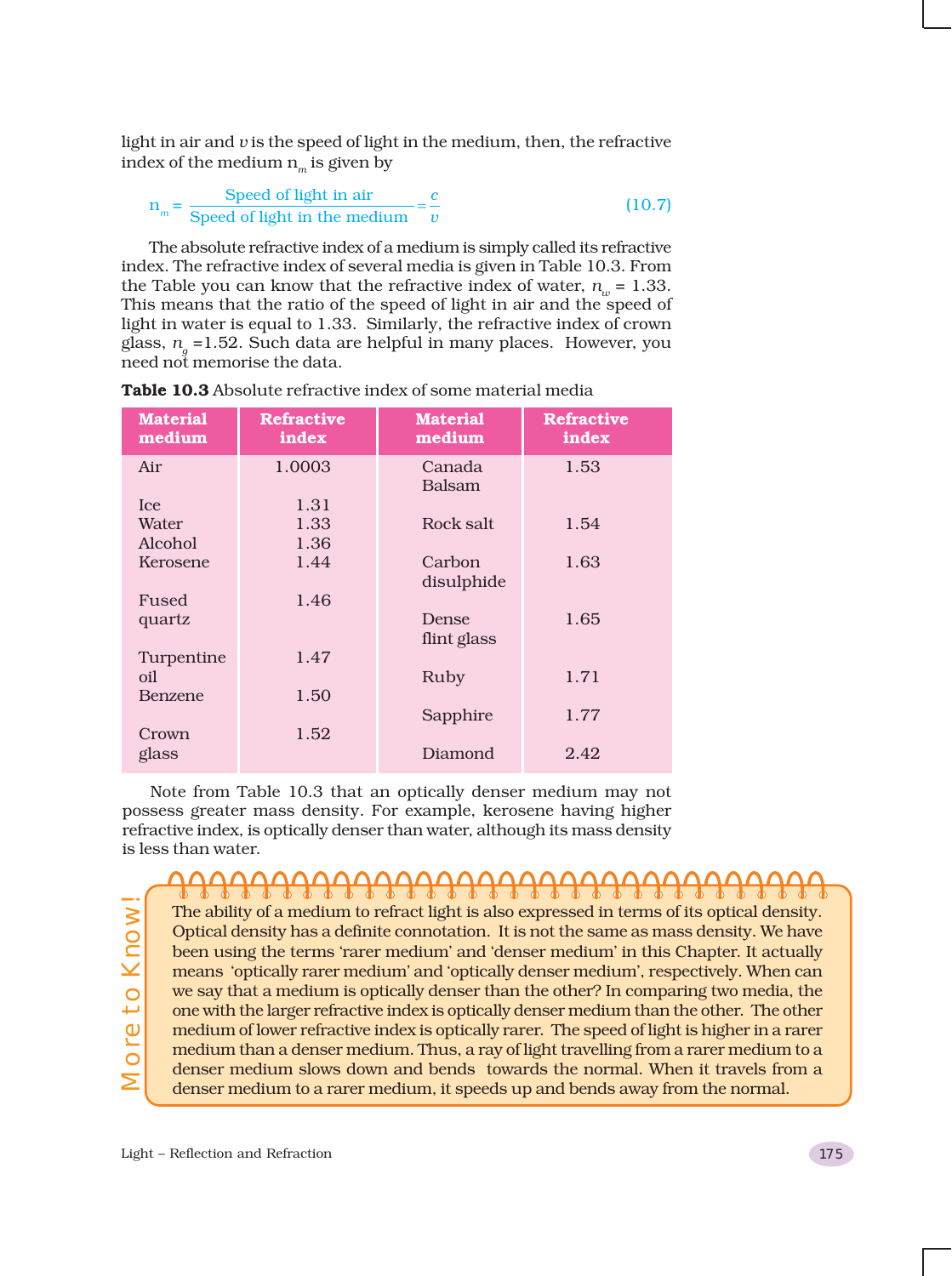# QUESTIONS QUESTIONS

- 1. A ray of light travelling in air enters obliquely into water. Does the light ray bend towards the normal or away from the normal? Why?
- 2. Light enters from air to glass having refractive index 1.50. What is the speed of light in the glass? The speed of light in vacuum is  $3 \times 10^8$  m s<sup>-1</sup>.
- 3. Find out, from Table 10.3, the medium having highest optical density. Also find the medium with lowest optical density.
- 4. You are given kerosene, turpentine and water. In which of these does the light travel fastest? Use the information given in Table 10.3.
- 5. The refractive index of diamond is 2.42. What is the meaning of this statement?

### 10.3.3 Refraction by Spherical Lenses

You might have seen people using spectacles for reading. The watchmakers use a small magnifying glass to see tiny parts. Have you ever touched the surface of a magnifying glass with your hand? Is it plane surface or curved? Is it thicker in the middle or at the edges? The glasses used in spectacles and that by a watchmaker are examples of lenses. What is a lens? How does it bend light rays? We shall discuss these in this section.



*Figure 10.12 (a) Converging action of a convex lens, (b) diverging action of a concave lens*

A transparent material bound by two surfaces, of which one or both surfaces are spherical, forms a lens. This means that a lens is bound by at least one spherical surface. In such lenses, the other surface would be plane. A lens may have two spherical surfaces, bulging outwards. Such a lens is called a double convex lens. It is simply called a convex lens. It is thicker at the middle as compared to the edges. Convex lens converges light rays as shown in Fig. 10.12 (a). Hence convex lenses are called converging lenses. Similarly, a double concave lens is bounded by two spherical surfaces, curved inwards. It is thicker at the edges than at the middle. Such lenses diverge light rays as shown in Fig. 10.12 (b). Such lenses are called diverging lenses. A double concave lens is simply called a concave lens.

A lens, either a convex lens or a concave lens, has two spherical surfaces. Each of these surfaces forms a part of a sphere. The centres of these spheres are called centres of curvature of the lens.

The centre of curvature of a lens is usually represented by the letter C. Since there are two centres of curvature, we may represent them as  $C<sub>1</sub>$ and C<sub>2</sub>. An imaginary straight line passing through the two centres of

?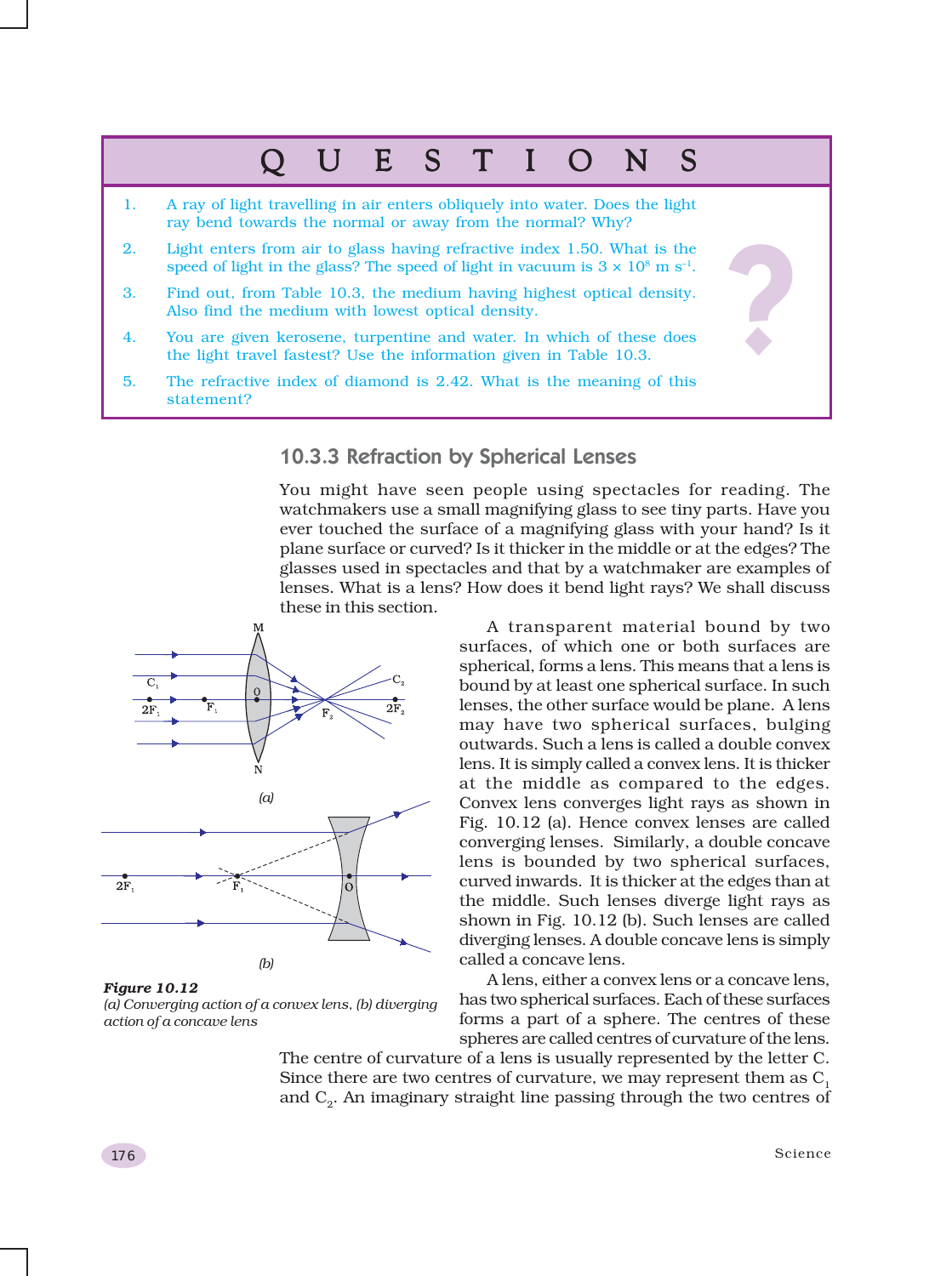curvature of a lens is called its principal axis. The central point of a lens is its optical centre. It is usually represented by the letter O. A ray of light through the optical centre of a lens passes without suffering any deviation. The effective diameter of the circular outline of a spherical lens is called its aperture. We shall confine our discussion in this Chapter to such lenses whose aperture is much less than its radius of curvature. Such lenses are called thin lenses with small apertures. What happens when parallel rays of light are incident on a lens? Let us do an Activity to understand this.

### Activity 10.11

CAUTION**:** Do not look at the Sun directly or through a lens while doing this Activity or otherwise. You may damage your eyes if you do so.

- Hold a convex lens in your hand. Direct it towards the Sun.
- Focus the light from the Sun on a sheet of paper. Obtain a sharp bright image of the Sun.
- $\blacksquare$  Hold the paper and the lens in the same position for a while. Keep observing the paper. What happened? Why? Recall your experience in Activity 10.2.

The paper begins to burn producing smoke. It may even catch fire after a while. Why does this happen? The light from the Sun constitutes parallel rays of light. These rays were converged by the lens at the sharp bright spot formed on the paper. In fact, the bright spot you got on the paper is a real image of the Sun. The concentration of the sunlight at a point generated heat. This caused the paper to burn.

Now, we shall consider rays of light parallel to the principal axis of a lens. What happens when you pass such rays of light through a lens? This is illustrated for a convex lens in Fig.10.12 (a) and for a concave lens in Fig.10.12 (b).

Observe Fig.10.12 (a) carefully. Several rays of light parallel to the principal axis are falling on a convex lens. These rays, after refraction from the lens, are converging to a point on the principal axis. This point on the principal axis is called the principal focus of the lens. Let us see now the action of a concave lens.

Observe Fig.10.12 (b) carefully. Several rays of light parallel to the principal axis are falling on a concave lens. These rays, after refraction from the lens, are appearing to diverge from a point on the principal axis. This point on the principal axis is called the principal focus of the concave lens.

If you pass parallel rays from the opposite surface of the lens, you get another principal focus on the opposite side. Letter F is usually used to represent principal focus. However, a lens has two principal foci. They are represented by  $F_1$  and  $F_2$ . The distance of the principal focus from the optical centre of a lens is called its focal length. The letter *f* is used to represent the focal length. How can you find the focal length of a convex lens? Recall the Activity 10.11. In this Activity, the distance between the position of the lens and the position of the image of the Sun gives the approximate focal length of the lens.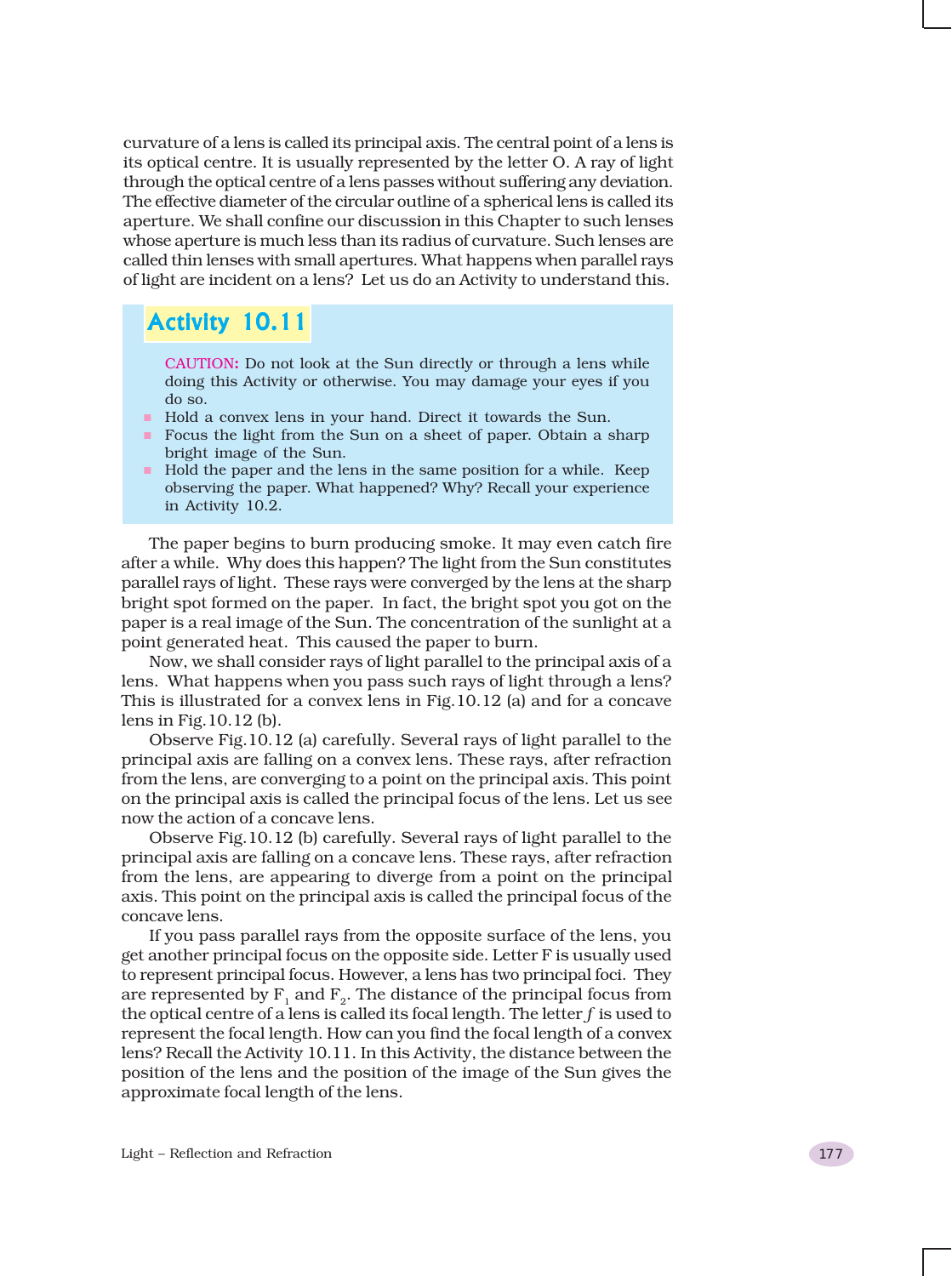### 10.3.4 Image Formation by Lenses

Lenses form images by refracting light. How do lenses form images? What is their nature? Let us study this for a convex lens first.

### Activity 10.12

- Take a convex lens. Find its approximate focal length in a way described in Activity 10.11.
- Draw five parallel straight lines, using chalk, on a long Table such that the distance between the successive lines is equal to the focal length of the lens.
- **Place the lens on a lens stand.** Place it on the central line such that the optical centre of the lens lies just over the line.
- The two lines on either side of the lens correspond to F and 2F of the lens respectively. Mark them with appropriate letters such as  $2F_1$ ,  $F_2$ , and  $2F_2$ , respectively.
- Place a burning candle, far beyond  $2F_1$  to the left. Obtain a clear sharp image on a screen on the opposite side of the lens.
- Note down the nature, position and relative size of the image.
- Repeat this Activity by placing object just behind  $2F_1$ , between  $F_1$ and  $2F_1$  at  $F_1$ , between  $F_1$  and O. Note down and tabulate your observations.

The nature, position and relative size of the image formed by convex lens for various positions of the object is summarised in Table 10.4.

|                         | Table 10.4 Nature, position and relative size of the image formed by a convex lens for various |  |  |
|-------------------------|------------------------------------------------------------------------------------------------|--|--|
| positions of the object |                                                                                                |  |  |

| <b>Position of the</b><br>object               | <b>Position of</b><br>the image                   | Relative size of<br>the image          | Nature of<br>the image |
|------------------------------------------------|---------------------------------------------------|----------------------------------------|------------------------|
| At infinity                                    | At focus $F_{\alpha}$                             | Highly diminished,<br>point-sized      | Real and inverted      |
| Beyond $2F_1$                                  | Between $F_2$ and $2F_2$                          | Diminished                             | Real and inverted      |
| At $2F_{1}$                                    | At $2F_{\circ}$                                   | Same size                              | Real and inverted      |
| Between $F_1$ and $2F_1$                       | Beyond $2F_{\circ}$                               | Enlarged                               | Real and inverted      |
| At focus $F$ ,                                 | At infinity                                       | Infinitely large or<br>highly enlarged | Real and inverted      |
| Between focus $F_1$<br>and<br>optical centre O | On the same side.<br>of the lens as the<br>object | Enlarged                               | Virtual and erect.     |

Let us now do an Activity to study the nature, position and relative size of the image formed by a concave lens.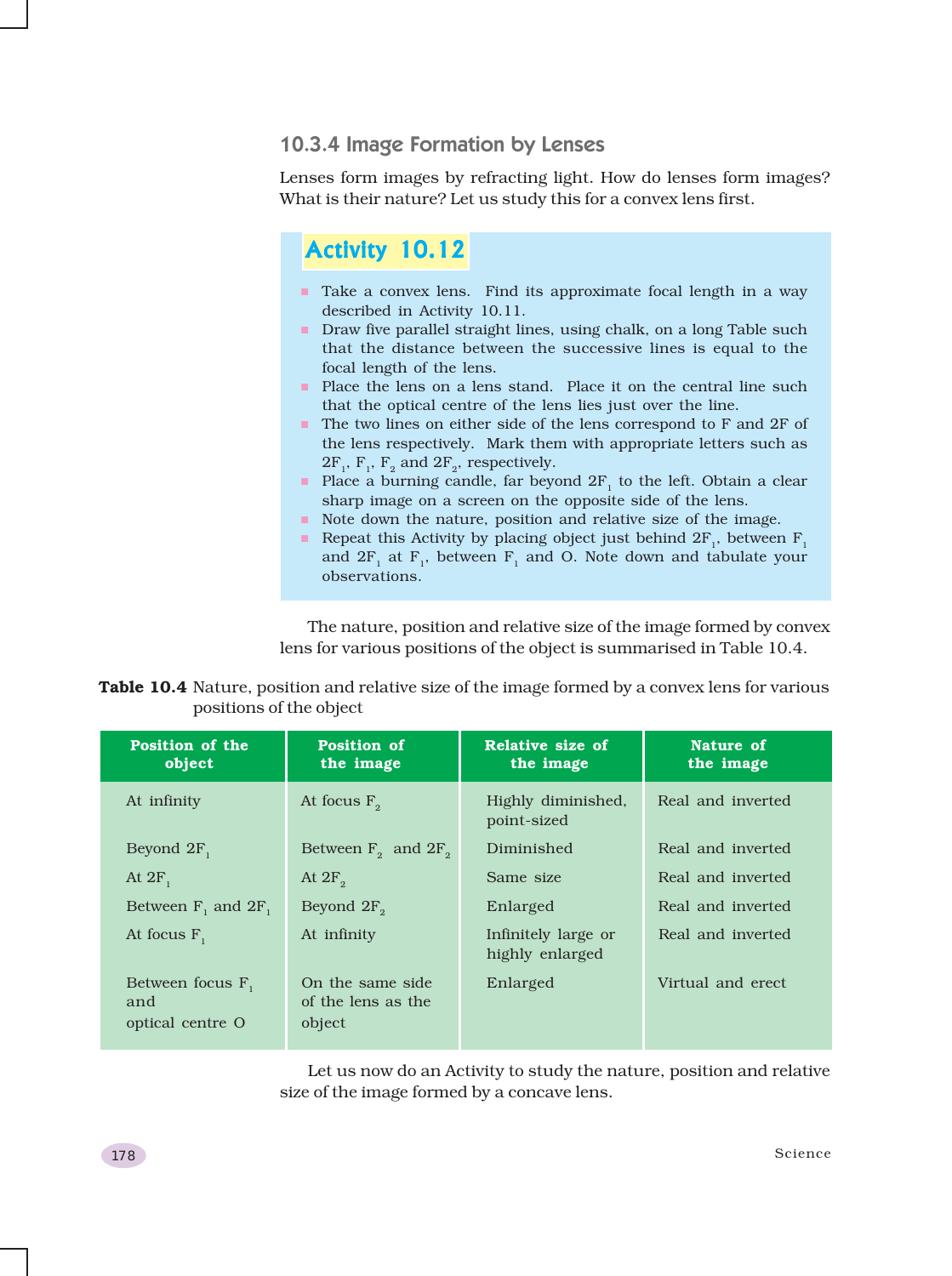## Activity 10.13

- Take a concave lens. Place it on a lens stand.
- **Place a burning candle on one side of the lens.**
- **Look through the lens from the other side and observe the image.** Try to get the image on a screen, if possible. If not, observe the image directly through the lens.
- Note down the nature, relative size and approximate position of the image.
- Move the candle away from the lens. Note the change in the size of the image. What happens to the size of the image when the candle is placed too far away from the lens.

The summary of the above Activity is given in Table 10.5 below.

**Table 10.5** Nature, position and relative size of the image formed by a concave lens for various positions of the object

| <b>Position of the</b><br>object                        | <b>Position of</b><br>the image             | Relative size of<br>the image     | Nature of<br>the image |
|---------------------------------------------------------|---------------------------------------------|-----------------------------------|------------------------|
| At infinity                                             | At focus $F_1$                              | Highly diminished,<br>point-sized | Virtual and erect      |
| Between infinity and<br>optical centre O<br>of the lens | Between focus $F_1$<br>and optical centre O | Diminished                        | Virtual and erect      |

What conclusion can you draw from this Activity? A concave lens will always give a virtual, erect and diminished image, irrespective of the position of the object.

### 10.3.5 Image Formation in Lenses Using Ray Diagrams

We can represent image formation by lenses using ray diagrams. Ray diagrams will also help us to study the nature, position and relative size of the image formed by lenses. For drawing ray diagrams in lenses, alike of spherical mirrors, we consider any two of the following rays –

(i) A ray of light from the object, parallel to the principal axis, after refraction from a convex lens, passes through the principal focus on the other side of the lens, as shown in Fig. 10.13 (a). In case of a concave lens,

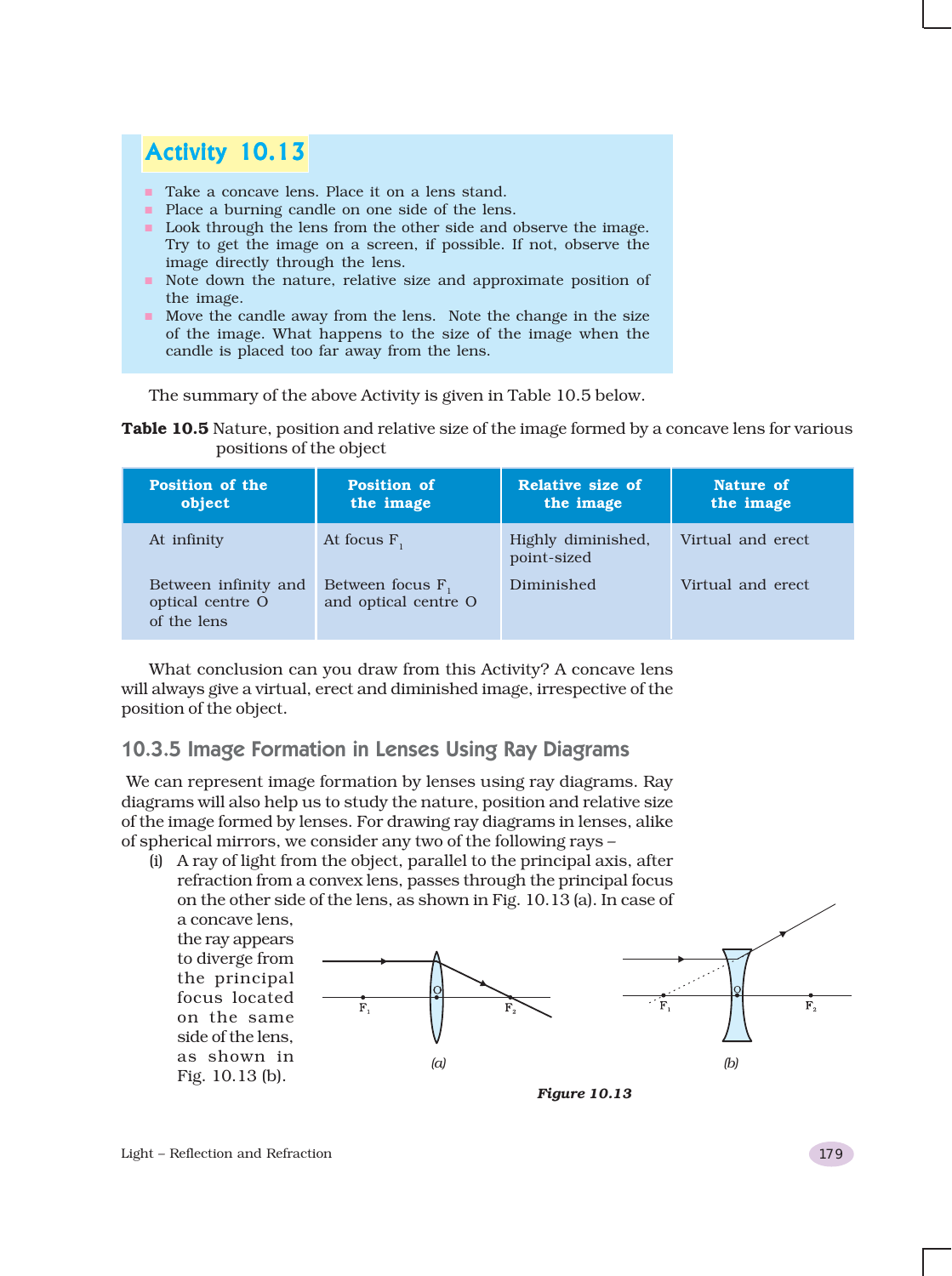

through a principal focus, after refraction from a convex lens, will emerge parallel to the principal axis. This is shown in Fig. 10.14 (a). A ray of light appearing to meet at the principal focus of a concave lens, after refraction, will emerge parallel to the principal axis. This is shown in Fig.10.14 (b).

(iii) A ray of light passing through the optical centre of a lens will emerge without any deviation. This is illustrated in Fig.10.15(a) and Fig.10.15 (b).

The ray diagrams for the image formation in a convex lens for a few positions of the object are shown in Fig. 10.16. The ray diagrams representing the image formation in a concave lens for various positions of the object are shown in Fig. 10.17.



180 Science (September 2008) and the set of the set of the set of the set of the set of the set of the set of the set of the set of the set of the set of the set of the set of the set of the set of the set of the set of th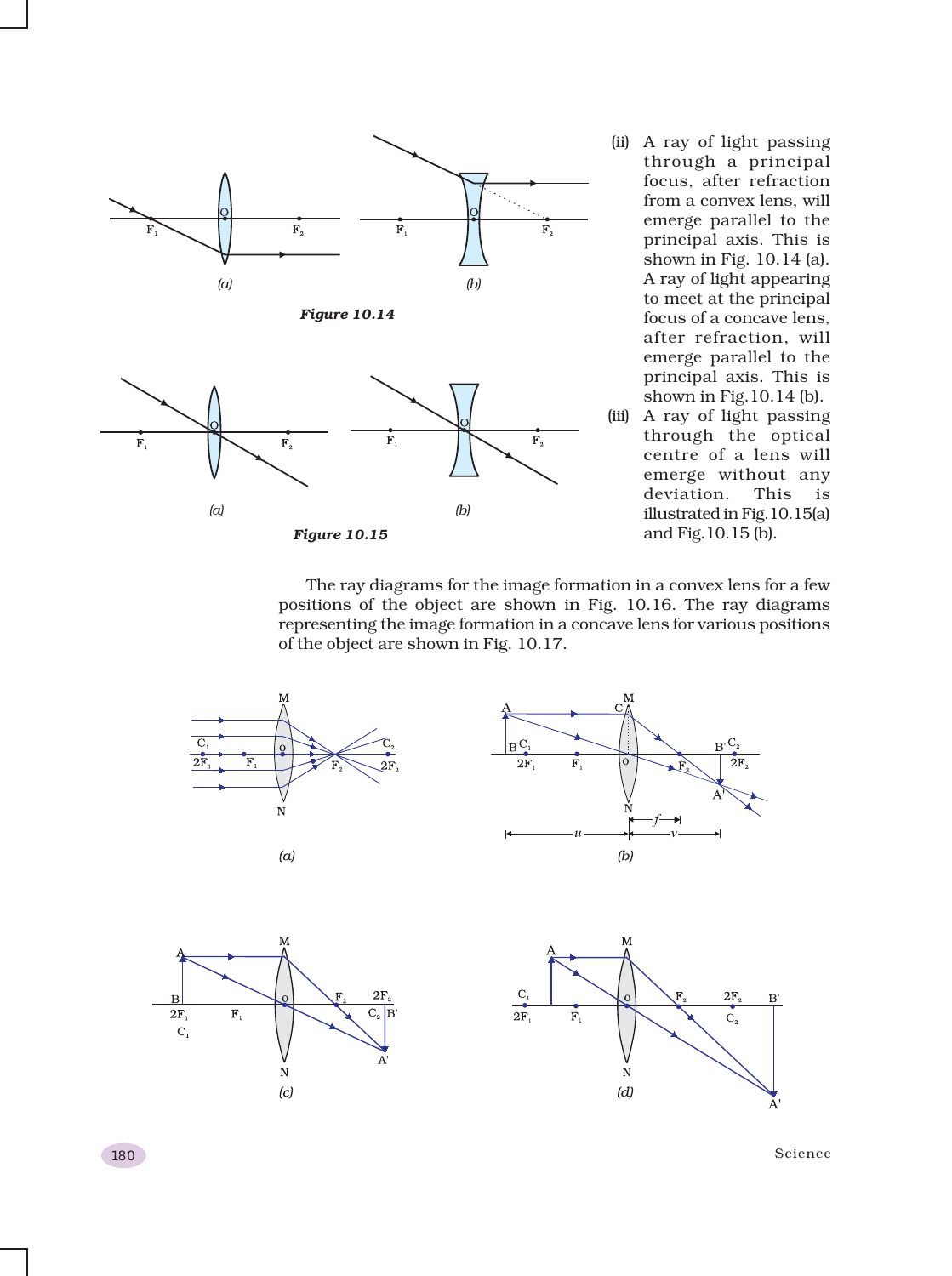

*Figure 10.16 The position, size and the nature of the image formed by a convex lens for various positions of the object*



*Figure 10.17 Nature, position and relative size of the image formed by a concave lens*

### 10.3.6 Sign Convention for Spherical Lenses

For lenses, we follow sign conventions, similar to the one used for spherical mirrors. We apply the rules for signs of distances, except that all measurements are taken from the optical centre of the lens. According to the convention, the focal length of a convex lens is positive and that of a concave lens is negative. You must take care to apply appropriate signs for the values of *u*, *v*, *f*, object height *h* and image height *h*′.

### 10.3.7 Lens Formula and Magnification

As we have a formula for spherical mirrors, we also have formula for spherical lenses. This formula gives the relationship between objectdistance (*u*), image-distance (*v*) and the focal length (*f* ). The lens formula is expressed as

$$
\frac{1}{v} - \frac{1}{u} = \frac{1}{f}
$$
 (10.8)

The lens formula given above is general and is valid in all situations for any spherical lens. Take proper care of the signs of different quantities, while putting numerical values for solving problems relating to lenses.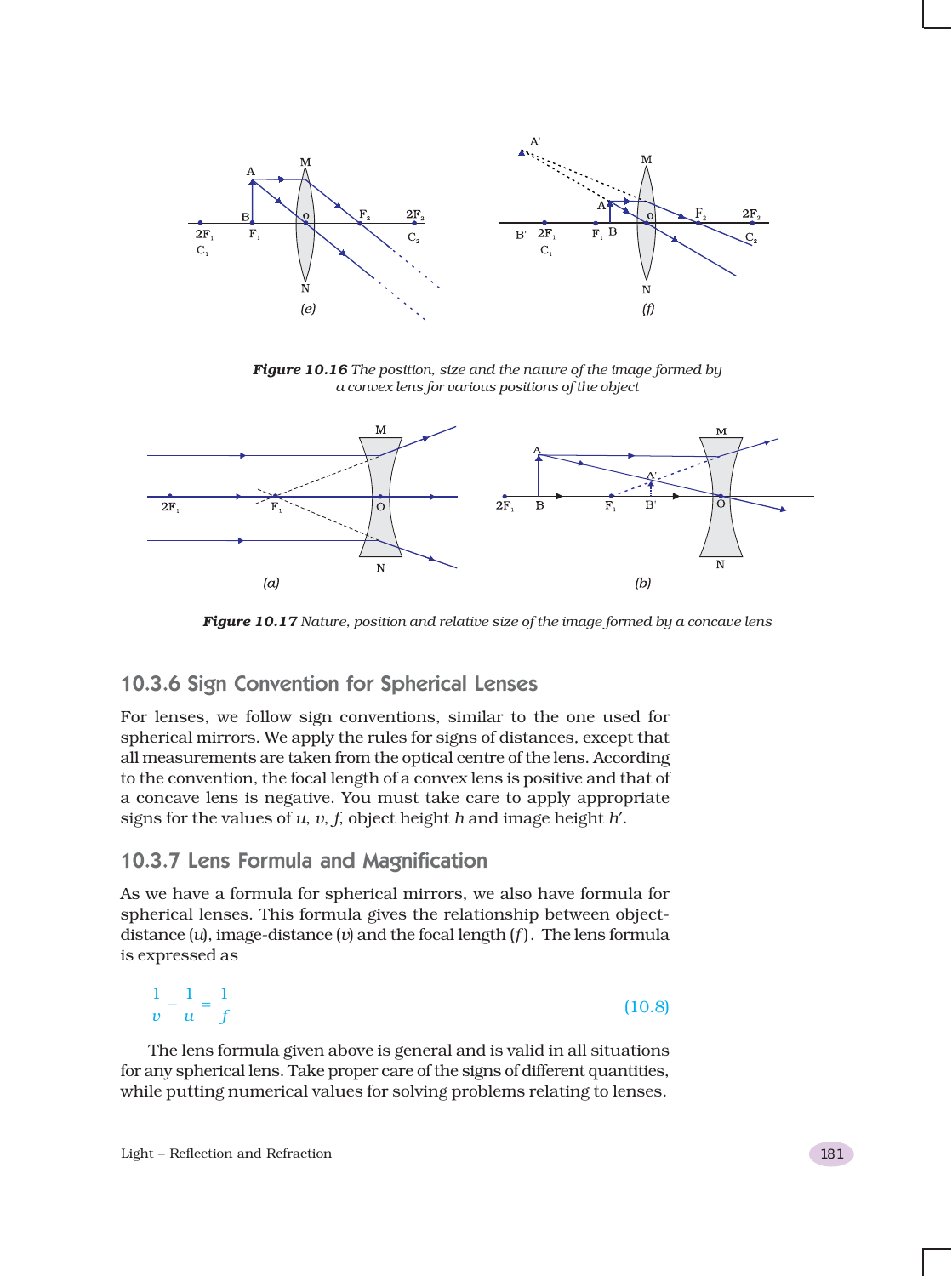#### **Magnification**

The magnification produced by a lens, similar to that for spherical mirrors, is defined as the ratio of the height of the image and the height of the object. It is represented by the letter *m*. If *h* is the height of the object and *h*′ is the height of the image given by a lens, then the magnification produced by the lens is given by,

$$
m = \frac{\text{Height of the Image}}{\text{Height of the object}} = \frac{h'}{h}
$$
 (10.9)

Magnification produced by a lens is also related to the object-distance *u,* and the image-distance *v*. This relationship is given by

 $Magnification (m) = h'/h = v/u$  (10.10)

### **Example 10.3**

A concave lens has focal length of 15 cm. At what distance should the object from the lens be placed so that it forms an image at 10 cm from the lens? Also, find the magnification produced by the lens.

#### **Solution**

A concave lens always forms a virtual, erect image on the same side of the object.

| Image-distance $\nu$<br>Focal length $f$<br>Object-distance u                  | $= -10$ cm;<br>$= -15$ cm;<br>$= ?$ |
|--------------------------------------------------------------------------------|-------------------------------------|
| Since $\frac{1}{v} - \frac{1}{u} = \frac{1}{f}$                                |                                     |
| or, $\frac{1}{u} = \frac{1}{v} - \frac{1}{f}$                                  |                                     |
| $\frac{1}{u} = \frac{1}{-10} - \frac{1}{(-15)} = -\frac{1}{10} + \frac{1}{15}$ |                                     |
| $\frac{1}{u} = \frac{-3+2}{30} = \frac{1}{-30}$                                |                                     |
| or, $u = -30$ cm                                                               |                                     |
| Thus, the object-distance is 30 cm.                                            |                                     |
| Magnification $m = v/u$                                                        |                                     |
|                                                                                |                                     |

$$
m = \frac{-10 \,\text{cm}}{-30 \,\text{cm}} = \frac{1}{3} = +0.33
$$

The positive sign shows that the image is erect and virtual. The image is one-third of the size of the object.

#### **Example 10.4**

A 2.0 cm tall object is placed perpendicular to the principal axis of a convex lens of focal length 10 cm. The distance of the object from the lens is 15 cm. Find the nature, position and size of the image. Also find its magnification.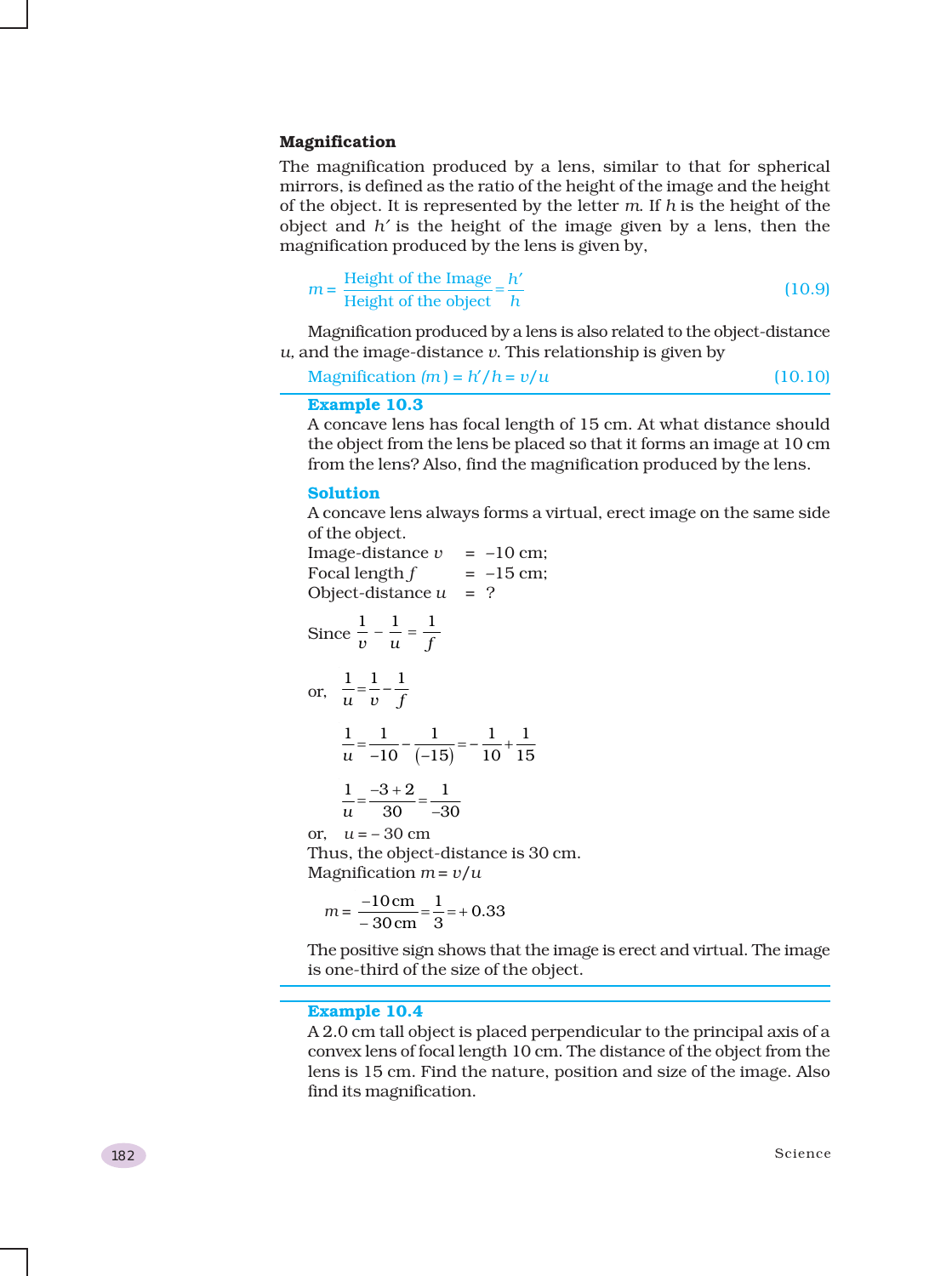#### **Solution**

Height of the object  $h = +2.0$  cm; Focal length  $f = +10$  cm;  $object\text{-distance } u = -15 \text{ cm}$  $Image-distance v = ?$ Height of the image  $h' = ?$ Since  $\frac{1}{v} - \frac{1}{u} = \frac{1}{f}$ or,  $1 \quad 1 \quad 1$ *vu f*  $=$  $\frac{1}{-}$  $+$  $1 \quad 1 \quad 1 \quad 1 \quad 1$  $\frac{1}{v} = \frac{1}{(-15)} + \frac{1}{10} = -\frac{1}{15} + \frac{1}{10}$  $1 -2 +3 1$ *v* 30 30  $=\frac{-2+3}{2}$ or,  $v = +30$  cm

The positive sign of *v* shows that the image is formed at a distance of 30 cm on the other side of the optical centre. The image is real and inverted.

Magnification  $m = \frac{h'}{h} = \frac{v}{u}$ or,  $h' = h(v/u)$ Height of the image,  $h' = (2.0) (+30/-15) = -4.0$  cm Magnification  $m = v/u$ 

or, 
$$
m = \frac{+30 \text{ cm}}{-15 \text{ cm}} = -2
$$

The negative signs of *m* and *h*′ show that the image is inverted and real. It is formed below the principal axis. Thus, a real, inverted image, 4 cm tall, is formed at a distance of 30 cm on the other side of the lens. The image is two times enlarged.

### 10.3.8 Power of a Lens

You have already learnt that the ability of a lens to converge or diverge light rays depends on its focal length. For example, a convex lens of short focal length bends the light rays through large angles, by focussing them closer to the optical centre. Similarly, concave lens of very short focal length causes higher divergence than the one with longer focal length. The degree of convergence or divergence of light rays achieved by a lens is expressed in terms of its power. The power of a lens is defined as the reciprocal of its focal length. It is represented by the letter *P*. The power *P* of a lens of focal length *f* is given by

$$
P = \frac{1}{f} \tag{10.11}
$$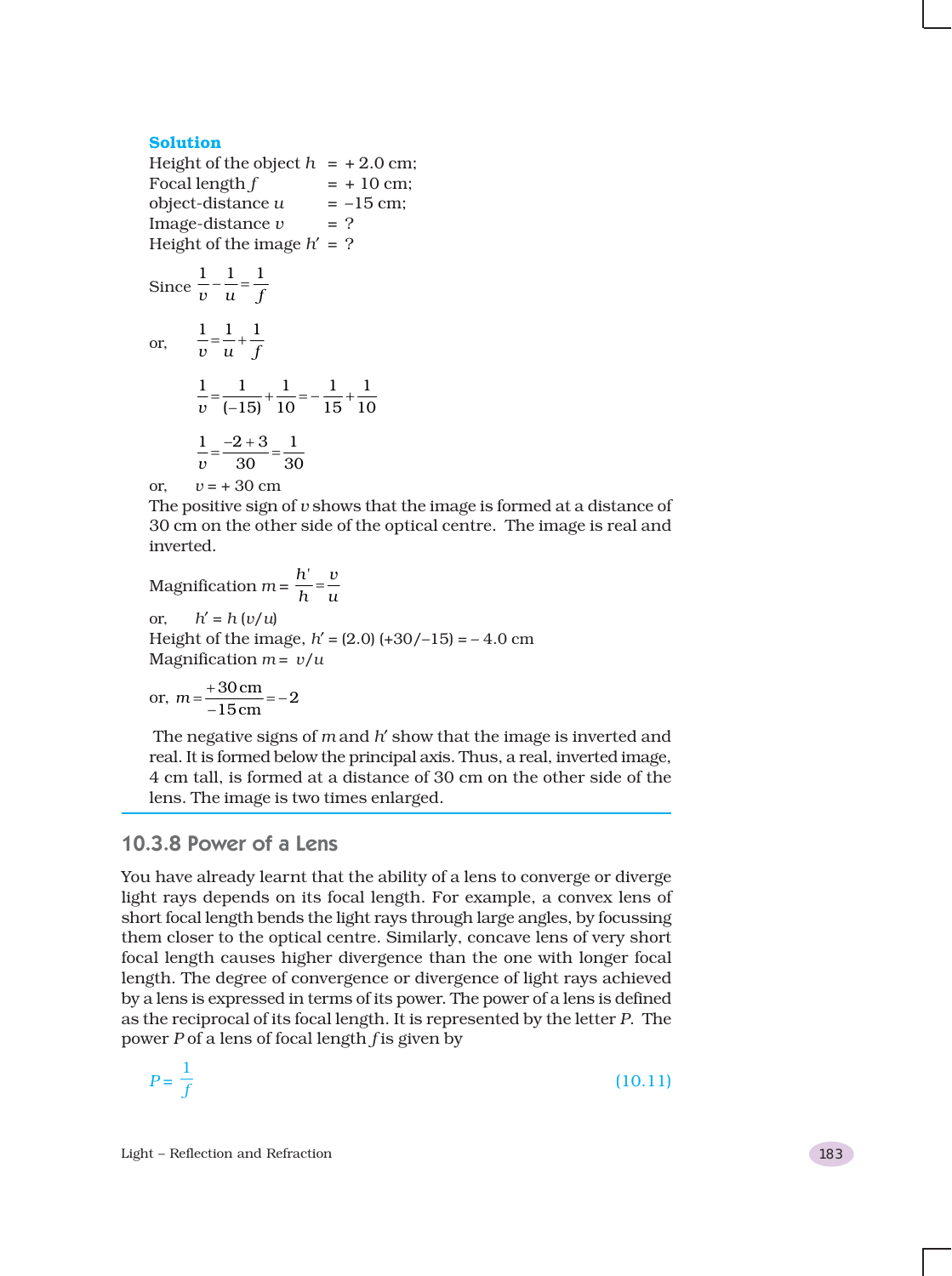The SI unit of power of a lens is 'dioptre'. It is denoted by the letter D. If *f* is expressed in metres, then, power is expressed in dioptres. Thus, 1 dioptre is the power of a lens whose focal length is 1 metre.  $1D = 1m^{-1}$ . You may note that the *power of a convex lens is positive and that of a concave lens is negative.*

Opticians prescribe corrective lenses indicating their powers. Let us say the lens prescribed has power equal to  $+2.0$  D. This means the lens prescribed is convex. The focal length of the lens is + 0.50 m. Similarly, a lens of power – 2.5 D has a focal length of – 0.40 m. The lens is concave.

Many optical instruments consist of a number of lenses. They are combined to increase the magnification and sharpness of the image. The net power (*P*) of the lenses placed in contact is given by the algebraic sum of the individual powers  $P_1$ ,  $P_2$ ,  $P_3$ , ... as  $P = P_1 + P_2 + P_3 + ...$ 

The use of powers, instead of focal lengths, for lenses is quite convenient for opticians. During eye-testing, an optician puts several different combinations of corrective lenses of known power, in contact, inside the testing spectacles' frame. The optician calculates the power of the lens required by simple algebraic addition. For example, a combination of two lenses of power + 2.0 D and + 0.25 D is equivalent to a single lens of power + 2.25 D. The simple additive property of the powers of lenses can be used to design lens systems to minimise certain defects in images produced by a single lens. Such a lens system, consisting of several lenses, in contact, is commonly used in the design of camera lenses and the objectives of microscopes and telescopes.

# QUESTIONS QUESTIONS

- 2. Define 1 dioptre of power of a lens.<br>
2. A convex lens forms a real and inverted image of a needle at a distance<br>
of 50 cm from it. Where is the needle placed in front of the convex lens<br>
if the image is equal to the si 2. A convex lens forms a real and inverted image of a needle at a distance of 50 cm from it. Where is the needle placed in front of the convex lens if the image is equal to the size of the object? Also, find the power of the lens.
- 3. Find the power of a concave lens of focal length 2 m.

# What you have learnt

- Light seems to travel in straight lines.
- Mirrors and lenses form images of objects. Images can be either real or virtual, depending on the position of the object.
- The reflecting surfaces, of all types, obey the laws of reflection. The refracting surfaces obey the laws of refraction.
- New Cartesian Sign Conventions are followed for spherical mirrors and lenses.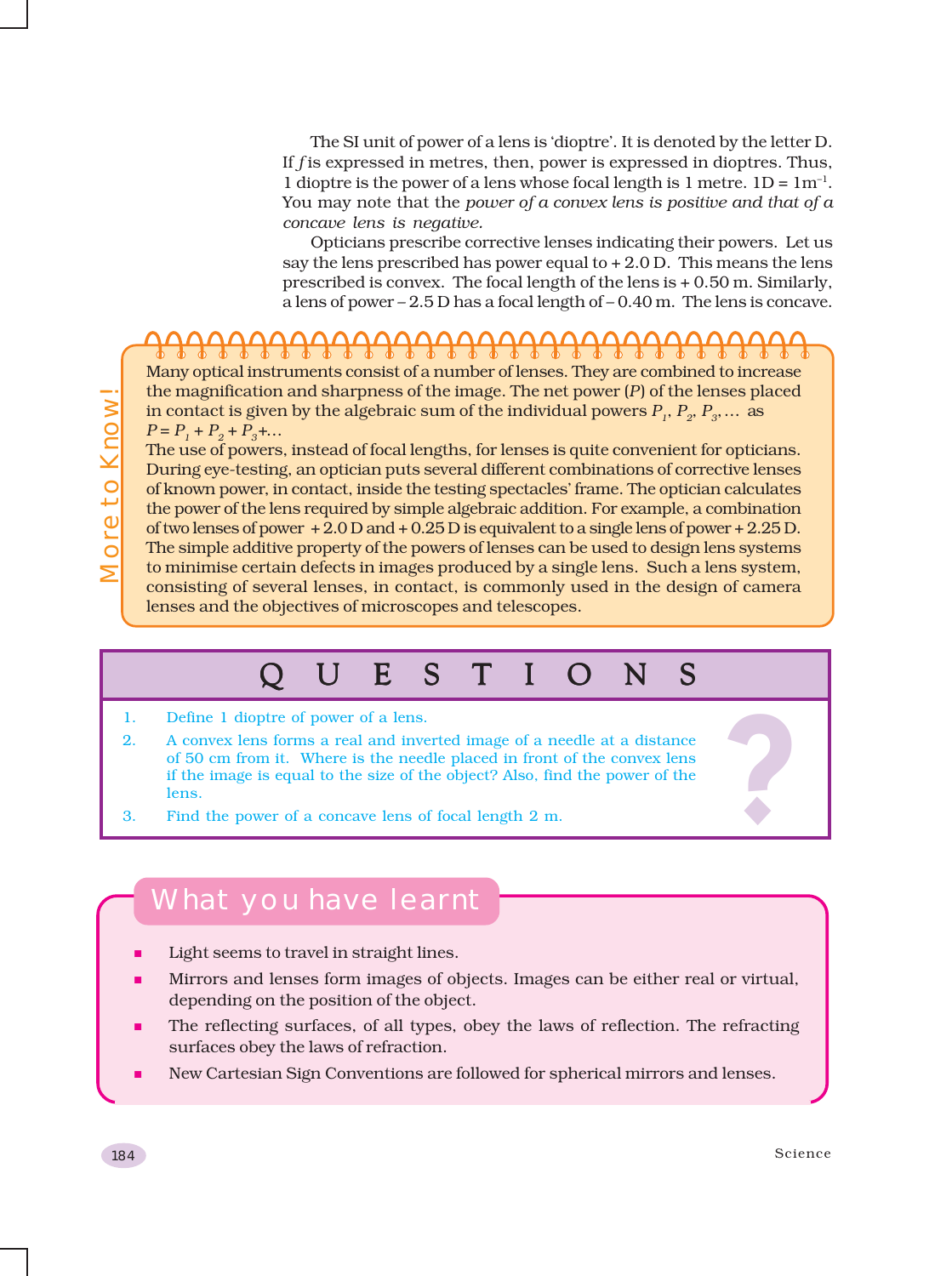- **Mirror formula,**  $\frac{1}{v} + \frac{1}{u} = \frac{1}{f}$ , gives the relationship between the object-distance (*u*), image-distance (*v*), and focal length (*f)* of a spherical mirror.
- The focal length of a spherical mirror is equal to half its radius of curvature.
- The magnification produced by a spherical mirror is the ratio of the height of the image to the height of the object.
- A light ray travelling obliquely from a denser medium to a rarer medium bends away from the normal. A light ray bends towards the normal when it travels obliquely from a rarer to a denser medium.
- Light travels in vacuum with an enormous speed of  $3\times10^8$  m s<sup>-1</sup>. The speed of light is different in different media.
- The refractive index of a transparent medium is the ratio of the speed of light in vacuum to that in the medium.
- In case of a rectangular glass slab, the refraction takes place at both air-glass interface and glass-air interface. The emergent ray is parallel to the direction of incident ray.
- **Lens formula,**  $\frac{1}{v} \frac{1}{u} = \frac{1}{f}$ , gives the relationship between the object-distance (*u*),

image-distance (*v*), and the focal length (*f*) of a spherical lens.

 Power of a lens is the reciprocal of its focal length. The SI unit of power of a lens is *dioptre*.

# EXERCISES

- 1. Which one of the following materials cannot be used to make a lens?
	- (a) Water (b) Glass (c) Plastic (d) Clay
- 2. The image formed by a concave mirror is observed to be virtual, erect and larger than the object. Where should be the position of the object?
	- (a) Between the principal focus and the centre of curvature
	- (b) At the centre of curvature
	- (c) Beyond the centre of curvature
	- (d) Between the pole of the mirror and its principal focus.
- 3. Where should an object be placed in front of a convex lens to get a real image of the size of the object?
	- (a) At the principal focus of the lens
	- (b) At twice the focal length
	- (c) At infinity
	- (d) Between the optical centre of the lens and its principal focus.
- 4. A spherical mirror and a thin spherical lens have each a focal length of –15 cm. The mirror and the lens are likely to be
	- (a) both concave.
	- (b) both convex.